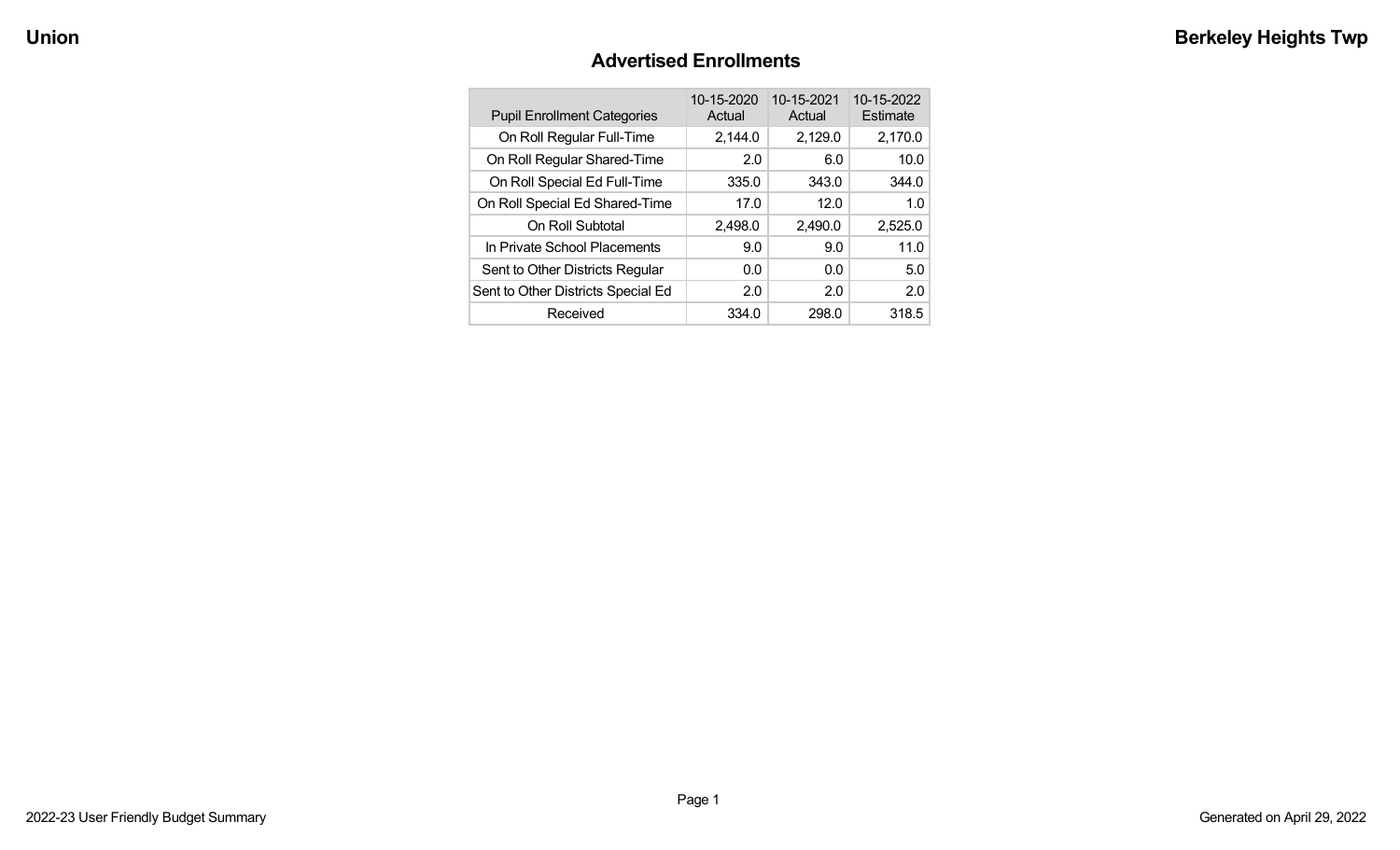| <b>Advertised Revenues</b> |  |
|----------------------------|--|
|----------------------------|--|

| <b>Budget Category</b>                                                                                                                                                                                                                     | Description                                                                | Account | 2020-21<br>Actual | 2021-22<br>Revised    | 2022-23<br>Proposed |
|--------------------------------------------------------------------------------------------------------------------------------------------------------------------------------------------------------------------------------------------|----------------------------------------------------------------------------|---------|-------------------|-----------------------|---------------------|
|                                                                                                                                                                                                                                            | Local Tax Levy                                                             | 10-1210 | 43,139,662        | 43,765,187            | 44,896,469          |
|                                                                                                                                                                                                                                            | <b>Total Tuition</b>                                                       | 10-1300 | 5,886,244         | 5,811,626             | 5,859,640           |
|                                                                                                                                                                                                                                            | Rents and Royalties                                                        | 10-1910 | 120,013           | 146,579               | 135,500             |
| <b>General Fund Revenues from Local Sources</b><br><b>General Fund Revenues from State Sources</b><br><b>General Fund Revenues from Federal Sources</b><br><b>General Fund Revenues from Other Sources</b><br><b>General Fund Revenues</b> | <b>Unrestricted Miscellaneous Revenues</b>                                 | 10-1XXX | 268,436           | 357,408               | 400,000             |
|                                                                                                                                                                                                                                            | Interest Earned on Capital Reserve Funds                                   | 10-1XXX | 3,506             | 4,500                 | 4,500               |
|                                                                                                                                                                                                                                            | <b>Other Restricted Miscellaneous Revenues</b>                             | 10-1XXX | 820               | $\Omega$              | -0                  |
|                                                                                                                                                                                                                                            | <b>Total Revenues from Local Sources</b>                                   |         | 49,418,681        | 50,085,300 51,296,109 |                     |
|                                                                                                                                                                                                                                            | <b>Categorical Transportation Aid</b>                                      | 10-3121 | 470,303           | 470,303               | 470,303             |
|                                                                                                                                                                                                                                            | <b>Extraordinary Aid</b>                                                   | 10-3131 | 679,016           | 300,000               | 600,000             |
|                                                                                                                                                                                                                                            | <b>Categorical Special Education Aid</b>                                   | 10-3132 | 1,298,877         | 1,673,079             | 2,102,100           |
|                                                                                                                                                                                                                                            | <b>Categorical Security Aid</b>                                            | 10-3177 | 40,882            | 40,882                | 40,882              |
|                                                                                                                                                                                                                                            | <b>Other State Aids</b>                                                    | 10-3XXX | 40,890            | $\Omega$              |                     |
|                                                                                                                                                                                                                                            | <b>Total Revenues from State Sources</b>                                   |         | 2,529,968         | 2,484,264             | 3,213,285           |
| Special Revenue Fund Revenues from Local Sources                                                                                                                                                                                           | <b>Medicaid Reimbursement</b>                                              | 10-4200 | $\Omega$          | $\Omega$              | 17,567              |
|                                                                                                                                                                                                                                            | <b>Total Revenues from Federal Sources</b>                                 |         |                   | $\Omega$              | 17,567              |
|                                                                                                                                                                                                                                            | <b>Budgeted Fund Balance-Operating Budget</b>                              | 10-303  | $\mathbf 0$       | 1,270,929             | 1,270,929           |
|                                                                                                                                                                                                                                            | Withdrawal from Capital Reserve for Local Share                            | 10-307  | $\mathbf{0}$      | 700,000               | $\Omega$            |
|                                                                                                                                                                                                                                            | Withdrawal from Capital Reserve for Excess Cost and Other Capital Projects | 10-309  |                   |                       | 569,000             |
|                                                                                                                                                                                                                                            | <b>Adjustment for Prior Year Encumbrances</b>                              |         | $\Omega$          | 1,104,502             | -0                  |
|                                                                                                                                                                                                                                            | Actual Revenues (Over)/Under Expenditures                                  |         | $-1,466,646$      | $\Omega$              | $\Omega$            |
|                                                                                                                                                                                                                                            | <b>Total Operating Budget</b>                                              |         | 50,482,003        | 55,644,995            | 56,366,890          |
|                                                                                                                                                                                                                                            | <b>Student Activity Fund Revenue</b>                                       | 20-1760 | 195,586           | $\Omega$              | 0                   |
|                                                                                                                                                                                                                                            | <b>Scholarship Fund Revenue</b>                                            | 20-1770 | 200               | $\Omega$              | $\mathbf{0}$        |
|                                                                                                                                                                                                                                            | Other Revenue from Local Sources                                           | 20-1XXX | 16,759            | 38,776                | $\mathbf 0$         |
|                                                                                                                                                                                                                                            | <b>Total Revenues from Local Sources</b>                                   | 20-1XXX | 212,545           | 38,776                | $\mathbf 0$         |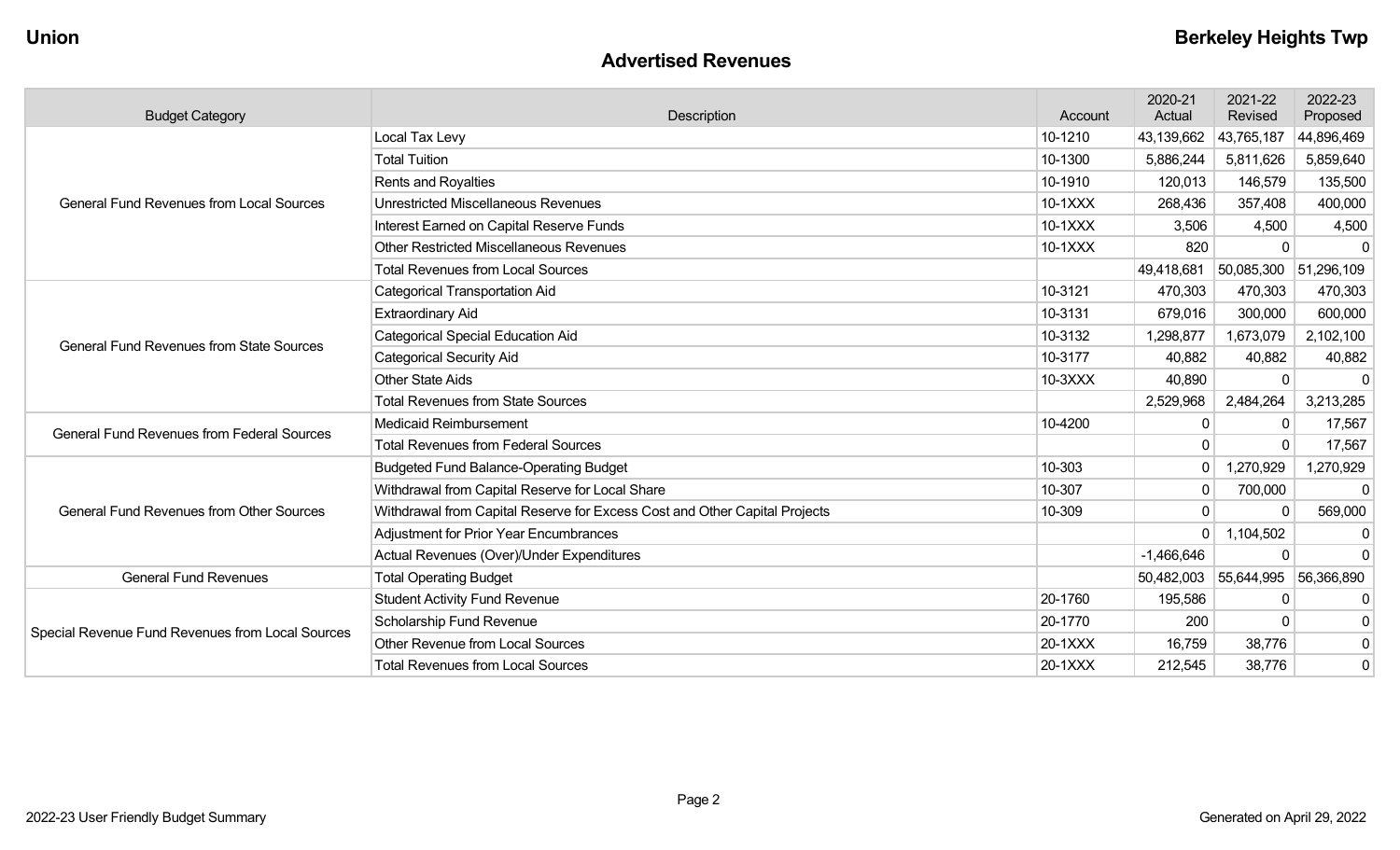#### **Advertised Revenues**

| <b>Budget Category</b>                                                                                    | Description                                                                                             | Account      | 2020-21<br>Actual | 2021-22<br>Revised | 2022-23<br>Proposed |
|-----------------------------------------------------------------------------------------------------------|---------------------------------------------------------------------------------------------------------|--------------|-------------------|--------------------|---------------------|
| Special Revenue Fund Revenues from State Sources<br>Special Revenue Fund Revenues from Federal<br>Sources | SDA Emergent Needs and Capital Maintenance In School Districts                                          | 20-3257      | 0                 | $\Omega$           | 62,984              |
|                                                                                                           | <b>Other Restricted Entitlements</b>                                                                    | 20-32XX      | 10,190            | 30,400             | 25,840              |
|                                                                                                           | <b>Total Revenues from State Sources</b>                                                                |              | 10,190            | 30,400             | 88,824              |
|                                                                                                           | Title I                                                                                                 | 20-4411-4416 | 33,862            | $\Omega$           | $\Omega$            |
|                                                                                                           | Title II                                                                                                | 20-4451-4455 | 31,547            | 26,341             | 22,390              |
|                                                                                                           | Title III                                                                                               | 20-4491-4494 | 22,630            | 40,964             | 34,819              |
|                                                                                                           | Title IV                                                                                                | 20-4471-4474 | 15,963            |                    | $\Omega$            |
|                                                                                                           | <b>ARP-IDEA Preschool</b>                                                                               | 20-4409      | $\Omega$          | 993                | 8,200               |
|                                                                                                           | <b>ARP-IDEA Basic</b>                                                                                   | 20-4419      | $\Omega$          | 54,053             | 53,568              |
|                                                                                                           | <b>IDEA Part B (Handicapped)</b>                                                                        | 20-4420-4429 | 553,646           | 565,378            | 480,571             |
|                                                                                                           | ARP-ESSER Subgrant-Accelerated Learning Coaching and Educator Support Grant                             | 20-4541      | 0                 | -0                 | 169,582             |
|                                                                                                           | ARP-ESSER Subgrant-Evidence-Based Summer Learning and Enrichment Activities Grant                       | 20-4542      | $\Omega$          | $\Omega$           | 40,000              |
|                                                                                                           | ARP-ESSER Subgrant-Evidence-Based Comprehensive Beyond the School Day Activities Grant                  | 20-4543      | 0                 | $\mathbf{0}$       | 40,000              |
|                                                                                                           | ARP-ESSER Subgrant-New Jersey Tiered System of Supports (NJTSS) Mental Health Support Staffing<br>Grant | 20-4544      | <sup>0</sup>      |                    | 45,000              |
|                                                                                                           | <b>ARP-ESSER</b>                                                                                        | 20-4540      | $\mathbf{0}$      | -0                 | 559,261             |
|                                                                                                           | <b>CARES Act Education Stabilization Fund</b>                                                           | 20-4530      | 232,617           | 1,832              | 71                  |
|                                                                                                           | <b>CARES-Digital Divide Grant</b>                                                                       | 20-4531      | 1,678             | $\Omega$           | 280                 |
|                                                                                                           | Coronavirus Relief Fund (CRF)                                                                           | 20-4532      | 58,886            | $\Omega$           | $\Omega$            |
|                                                                                                           | <b>CRRSA Act-ESSER II</b>                                                                               | 20-4534      | $\Omega$          | 189,535            | 90,095              |
|                                                                                                           | <b>CRRSA Act-Learning Acceleration Grant</b>                                                            | 20-4535      | 0                 | 25,000             | $\Omega$            |
|                                                                                                           | <b>CRRSA Act-Mental Health Grant</b>                                                                    | 20-4536      | $\Omega$          | 8,032              | 36,968              |
|                                                                                                           | <b>Total Revenues from Federal Sources</b>                                                              |              | 950,829           | 912,128            | 1,580,805           |
| Special Revenue Fund Revenues                                                                             | <b>Total Grants and Entitlements</b>                                                                    |              | 1,260,238         | 981,304            | 1,669,629           |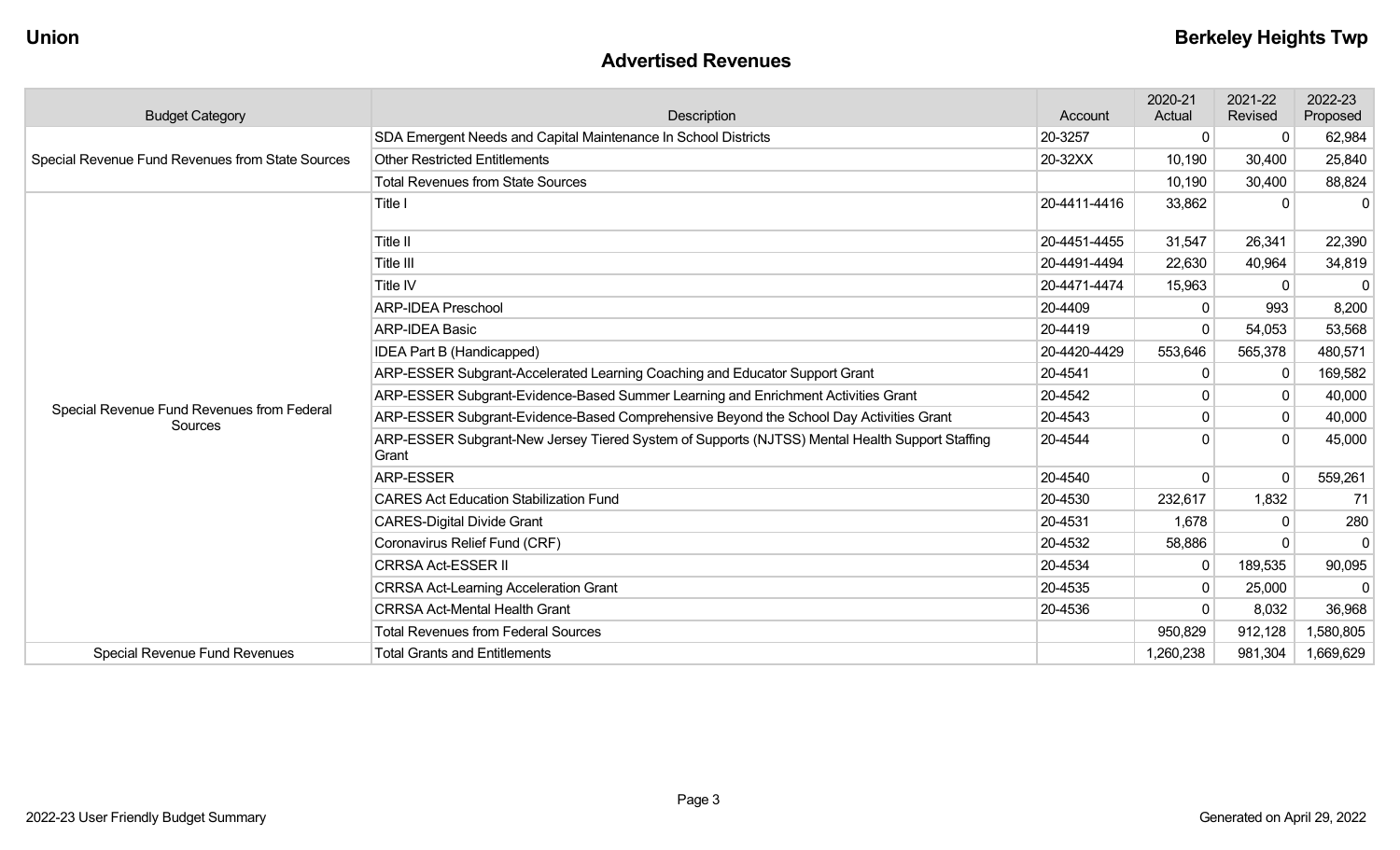#### **Advertised Revenues**

| <b>Budget Category</b>                        | Description                                    | Account | 2020-21<br>Actual | 2021-22<br>Revised | 2022-23<br>Proposed |
|-----------------------------------------------|------------------------------------------------|---------|-------------------|--------------------|---------------------|
| Debt Service Fund Revenues from Local Sources | Local Tax Levy                                 | 40-1210 | 1,591,540         | 1,582,054          | 1,186,801           |
|                                               | <b>Total Revenues from Local Sources</b>       |         | 1,591,540         | 1,582,054          | 1,186,801           |
| Debt Service Fund Revenues from State Sources | Debt Service Aid Type II                       | 40-3160 | 595,110           | 600,546            | 596,699             |
| Debt Service Fund Revenues from Other Sources | <b>Total Local Repayment of Debt</b>           |         | 2,186,650         | 2,182,600          | 1,783,500           |
| Debt Service Fund Revenues                    | <b>Total Repayment of Debt</b>                 |         | 2,186,650         | 2,182,600          | 1,783,500           |
| All Fund Revenues                             | <b>Total Revenues/Sources</b>                  |         | 53,928,891        | 58,808,899         | 59,820,019          |
| <b>Revenues Net of Transfers</b>              | <b>Total Revenues/Sources Net of Transfers</b> |         | 53,928,891        | 58,808,899         | 59,820,019          |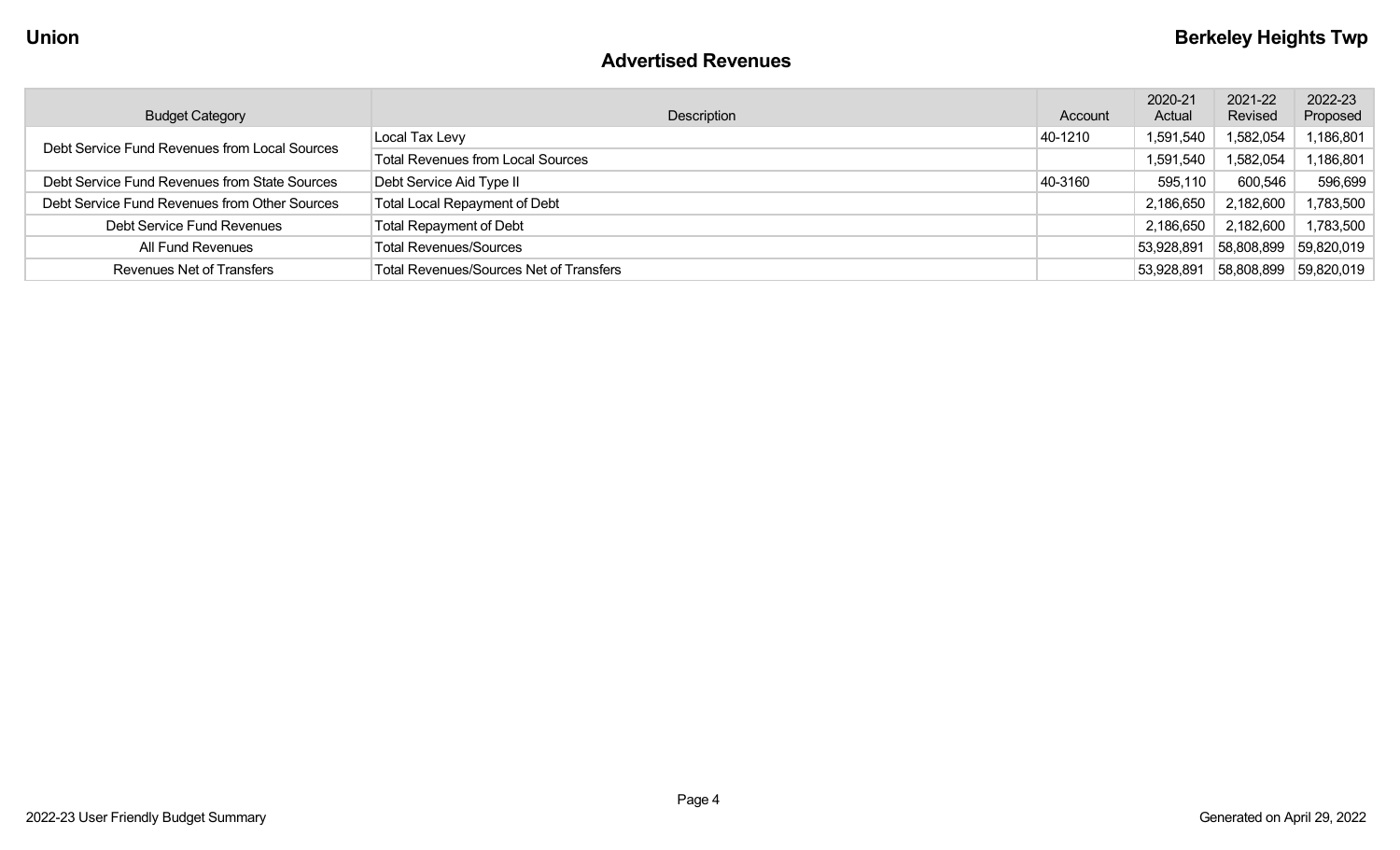# **Advertised Appropriations**

| <b>Budget Category</b>                               | Description                                                                        | Account        | 2020-21<br>Actual | 2021-22<br>Revised    | 2022-23<br>Proposed |
|------------------------------------------------------|------------------------------------------------------------------------------------|----------------|-------------------|-----------------------|---------------------|
|                                                      | Regular Programs-Instruction                                                       | 11-1XX-100-XXX | 17, 171, 183      | 17,961,178            | 18,195,309          |
|                                                      | <b>Special Education-Instruction</b>                                               | 11-2XX-100-XXX | 5,174,616         | 5,717,013             | 5,871,580           |
| <b>General Fund Current Expenses for Instruction</b> | <b>Basic Skills/Remedial-Instruction</b>                                           | 11-230-100-XXX | 230,307           | 244,208               | 329,283             |
|                                                      | <b>Bilingual Education-Instruction</b>                                             | 11-240-100-XXX | 147,602           | 159,362               | 159,983             |
|                                                      | School-Sponsored Cocurricular or Extracurricular Activities-Instruction            | 11-401-100-XXX | 223,412           | 293,596               | 333,477             |
|                                                      | School-Sponsored Athletics-Instruction                                             | 11-402-100-XXX | 1,050,624         | 1,225,325             | 1,231,520           |
|                                                      | <b>Community Services Programs/Operations</b>                                      | 11-800-330-XXX | 3,076             | 8,519                 | - 0                 |
|                                                      | Undistributed Expenditures-Instruction (Tuition)                                   | 11-000-100-XXX | 1,249,246         | 1,289,190             | 1,371,019           |
|                                                      | Undistributed Expenditures-Attendance and Social Work                              | 11-000-211-XXX | 57,675            | 59,500                | 59,821              |
|                                                      | Undistributed Expenditures-Health Services                                         | 11-000-213-XXX | 561,740           | 590,347               | 625,589             |
|                                                      | Undistributed Expenditures-Speech, OT, PT and Related Services                     | 11-000-216-XXX | 790,743           | 763,461               | 797,173             |
|                                                      | Undistributed Expenditures-Other Support Services, Students-Extraordinary Services | 11-000-217-XXX | 722,966           | 703,674               | 712,123             |
|                                                      | Undistributed Expenditures-Guidance                                                | 11-000-218-XXX | 1,057,046         | 1,131,042             | 1,249,938           |
|                                                      | Undistributed Expenditures-Child Study Teams                                       | 11-000-219-XXX | 1,268,910         | 1,418,104             | 1,463,658           |
|                                                      | Undistributed Expenditures-Improvement of Instruction Services                     | 11-000-221-XXX | 1,274,280         | 1,260,597             | 1,248,160           |
| General Fund Current Expenses for Support Services   | Undistributed Expenditures-Education Media Services/Library                        | 11-000-222-XXX | 454,180           | 486,880               | 499,335             |
|                                                      | Undistributed Expenditures-Instructional Staff Training Services                   | 11-000-223-XXX | 80,962            | 98,435                | 168,521             |
|                                                      | Undistributed Expenditures-Support Services-General Administration                 | 11-000-230-XXX | 1,378,126         | 1,601,864             | 1,517,041           |
|                                                      | Undistributed Expenditures-Support Services-School Administration                  | 11-000-240-XXX | 2,036,997         | 2,035,409             | 1,992,292           |
|                                                      | Undistributed Expenditures-Central Services                                        | 11-000-251-XXX | 511,042           | 484,944               | 558,665             |
|                                                      | Undistributed Expenditures-Administrative InformationTechnology                    | 11-000-252-XXX | 474,997           | 542,904               | 491,927             |
|                                                      | Undistributed Expenditures-Operation and Maintenance of Plant Services             | 11-000-26X-XXX | 3,651,675         | 3,955,160             | 3,991,159           |
|                                                      | Undistributed Expenditures-Student Transportation Services                         | 11-000-270-XXX | 1,535,363         | 1,843,815             | 1,881,449           |
|                                                      | Personal Services-Employee Benefits                                                | 11-XXX-XXX-2XX | 8,696,611         | 10,113,869            | 10,731,196          |
|                                                      | <b>Total Undistributed Expenditures</b>                                            |                | 25,802,559        | 28,379,195            | 29,359,066          |
| <b>General Fund Current Expenses</b>                 | <b>Total General Current Expense</b>                                               |                |                   | 49,803,379 53,988,396 | 55,480,218          |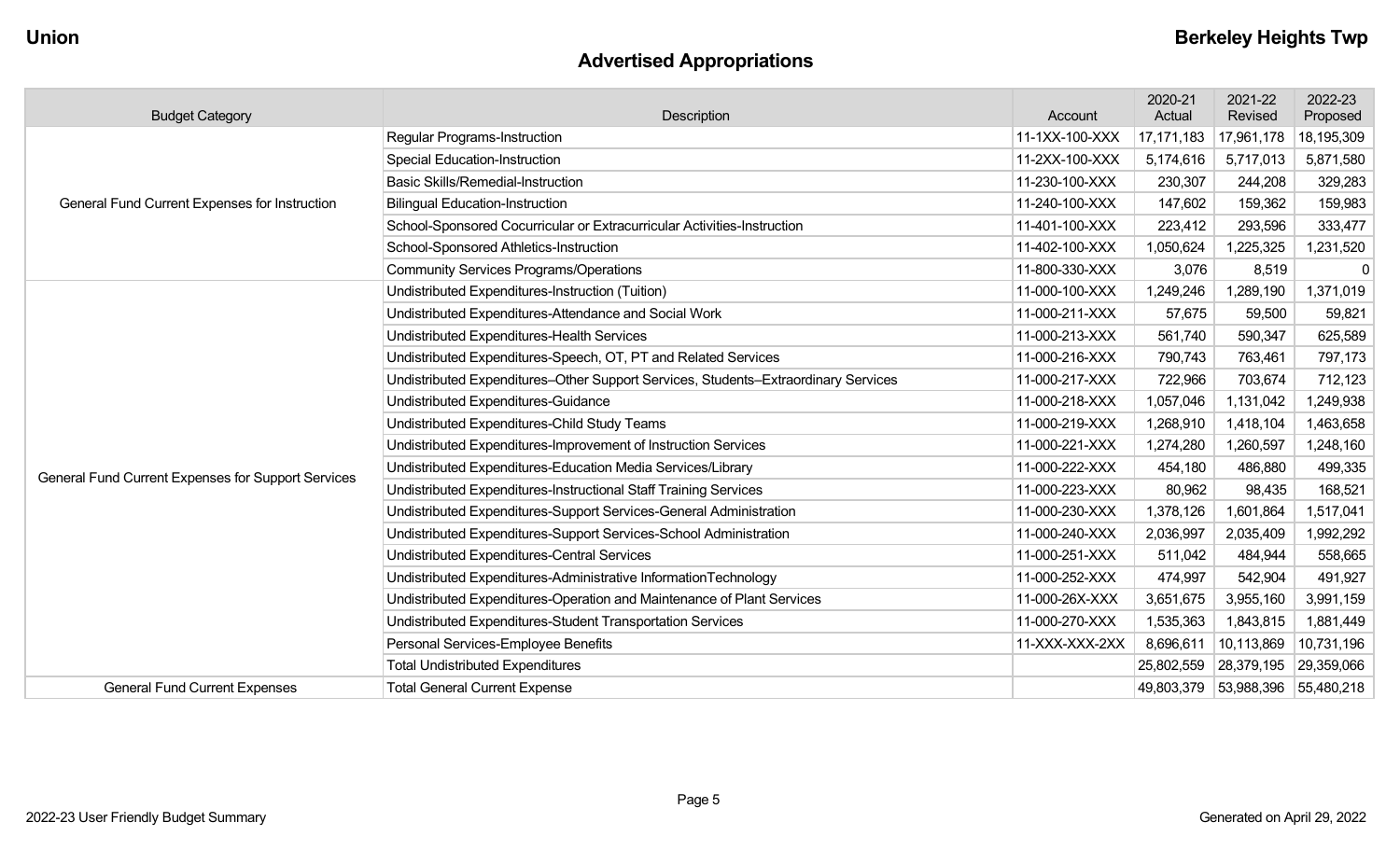# **Advertised Appropriations**

| <b>Budget Category</b>                                                                                                                                                                                                                                                                                                                                                                    | Description                                                    | Account        | 2020-21<br>Actual | 2021-22<br>Revised               | 2022-23<br>Proposed |
|-------------------------------------------------------------------------------------------------------------------------------------------------------------------------------------------------------------------------------------------------------------------------------------------------------------------------------------------------------------------------------------------|----------------------------------------------------------------|----------------|-------------------|----------------------------------|---------------------|
|                                                                                                                                                                                                                                                                                                                                                                                           | Equipment                                                      | 12-XXX-XXX-730 | 78,320            | 218,695                          | 106,388             |
| <b>Capital Outlay</b><br>Special School Expenses for Summer School<br><b>Special School Expenses</b><br>General Fund Expenses and Transfers<br>Special Revenue Fund Expenses for Grants and<br><b>Entitlements</b><br>Special Revenue Fund Expenses for Other State<br>Projects<br>Special Revenue Fund Expenses for State Projects<br>Special Revenue Fund Expenses for Federal Projects | <b>Facilities Acquisition and Construction Services</b>        | 12-000-400-XXX | 510,740           | 1,331,170                        | 775,784             |
|                                                                                                                                                                                                                                                                                                                                                                                           | Interest Deposit to Capital Reserve                            | 10-604         | $\mathbf{0}$      | 4,500                            | 4,500               |
|                                                                                                                                                                                                                                                                                                                                                                                           | <b>Total Capital Outlay</b>                                    |                | 589,060           | 1,554,365                        | 886,672             |
|                                                                                                                                                                                                                                                                                                                                                                                           | <b>Summer School-Instruction</b>                               | 13-422-100-XXX | 65,000            | 71,475                           | 0                   |
|                                                                                                                                                                                                                                                                                                                                                                                           | <b>Total Summer School</b>                                     | 13-422-X00-XXX | 65,000            | 71,475                           | $\mathbf 0$         |
|                                                                                                                                                                                                                                                                                                                                                                                           | <b>Total Special Schools</b>                                   | 13-XXX-XXX-XXX | 65,000            | 71,475                           | $\overline{0}$      |
|                                                                                                                                                                                                                                                                                                                                                                                           | <b>Transfer of Funds to Charter Schools</b>                    | 10-000-100-56X | 24,564            | 30,759                           | $\overline{0}$      |
|                                                                                                                                                                                                                                                                                                                                                                                           | <b>General Fund Grand Total</b>                                |                |                   | 50,482,003 55,644,995 56,366,890 |                     |
|                                                                                                                                                                                                                                                                                                                                                                                           | Local Projects                                                 | 20-XXX-XXX-XXX | 16,759            | 38,776                           | $\pmb{0}$           |
|                                                                                                                                                                                                                                                                                                                                                                                           | Nonpublic Textbooks                                            | 20-XXX-XXX-XXX | 2,349             | 3,181                            | 2,704               |
|                                                                                                                                                                                                                                                                                                                                                                                           | Nonpublic Auxiliary Services                                   | 20-XXX-XXX-XXX | $\mathbf 0$       | 9,782                            | 8,315               |
|                                                                                                                                                                                                                                                                                                                                                                                           | <b>Nonpublic Nursing Services</b>                              | 20-XXX-XXX-XXX | 2,146             | 5,936                            | 5,045               |
|                                                                                                                                                                                                                                                                                                                                                                                           | Nonpublic Technology Initiative                                | 20-XXX-XXX-XXX | $\Omega$          | 2,226                            | 1,892               |
|                                                                                                                                                                                                                                                                                                                                                                                           | Nonpublic Security Aid                                         | 20-XXX-XXX-XXX | 2,890             | 9,275                            | 7,884               |
|                                                                                                                                                                                                                                                                                                                                                                                           | SDA Emergent Needs and Capital Maintenance In School Districts | 20-492-XXX-XXX | $\Omega$          | 0                                | 62,984              |
|                                                                                                                                                                                                                                                                                                                                                                                           | Other                                                          | 20-XXX-XXX-XXX | 2,805             | $\mathbf{0}$                     | $\mathbf{0}$        |
|                                                                                                                                                                                                                                                                                                                                                                                           | <b>Total State Projects</b>                                    | 20-XXX-XXX-XXX | 10,190            | 30,400                           | 88,824              |
|                                                                                                                                                                                                                                                                                                                                                                                           | Title I                                                        | 20-XXX-XXX-XXX | 33,862            | $\mathbf 0$                      | $\mathbf 0$         |
|                                                                                                                                                                                                                                                                                                                                                                                           | Title II                                                       | 20-XXX-XXX-XXX | 31,547            | 26,341                           | 22,390              |
|                                                                                                                                                                                                                                                                                                                                                                                           | Title III                                                      | 20-XXX-XXX-XXX | 22,630            | 40,964                           | 34,819              |
|                                                                                                                                                                                                                                                                                                                                                                                           | Title IV                                                       | 20-XXX-XXX-XXX | 15,963            | $\Omega$                         | $\Omega$            |
|                                                                                                                                                                                                                                                                                                                                                                                           | <b>IDEA Part B (Handicapped)</b>                               | 20-XXX-XXX-XXX | 553,646           | 565,378                          | 480,571             |
|                                                                                                                                                                                                                                                                                                                                                                                           | <b>ARP-IDEA Basic Grant Program</b>                            | 20-223-xxx-xxx | 0                 | 54,053                           | 53,568              |
|                                                                                                                                                                                                                                                                                                                                                                                           | <b>ARP-IDEA Preschool Grant Program</b>                        | 20-224-xxx-xxx | $\mathbf 0$       | 993                              | 8,200               |
|                                                                                                                                                                                                                                                                                                                                                                                           | <b>CARES Act Education Stabilization Fund</b>                  | 20-477-XXX-XXX | 232,617           | 1,832                            | 71                  |
|                                                                                                                                                                                                                                                                                                                                                                                           | Bridging the Digital Divide Program                            | 20-478-XXX-XXX | 1,678             | $\Omega$                         | 280                 |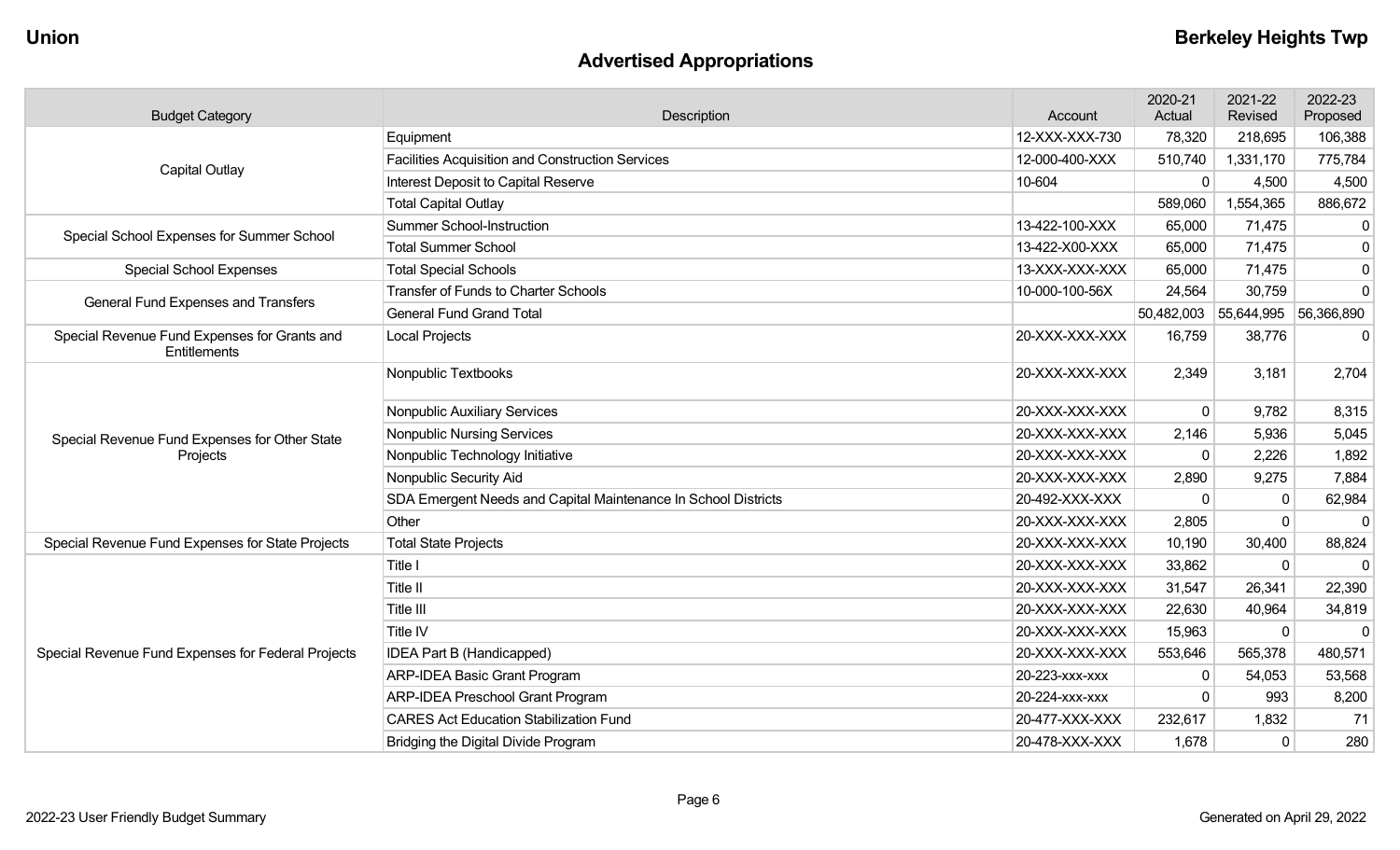# **Advertised Appropriations**

| <b>Budget Category</b>                             | Description                                                                                                    | Account        | 2020-21<br>Actual | 2021-22<br>Revised | 2022-23<br>Proposed |
|----------------------------------------------------|----------------------------------------------------------------------------------------------------------------|----------------|-------------------|--------------------|---------------------|
|                                                    | Coronavirus Relief Fund (CRF) Grant Program                                                                    | 20-479-XXX-XXX | 58,886            |                    |                     |
|                                                    | CRRSA Act-ESSER II Grant Program                                                                               | 20-483-xxx-xxx |                   | 189,535            | 90,095              |
|                                                    | <b>CRRSA Act-Learning Acceleration Grant Program</b>                                                           | 20-484-xxx-xxx |                   | 25,000             |                     |
|                                                    | <b>CRRSA Act-Mental Health Grant Program</b>                                                                   | 20-485-xxx-xxx |                   | 8,032              | 36,968              |
|                                                    | <b>ARP-ESSER Grant Program</b>                                                                                 | 20-487-xxx-xxx |                   |                    | 559,261             |
| Special Revenue Fund Expenses for Federal Projects | ARP-ESSER Subgrant Accelerated Learning Coaching and Educator Support Grant                                    | 20-488-xxx-xxx |                   |                    | 169,582             |
|                                                    | ARP-ESSER Subgrant Evidence-Based Summer Learning and Enrichment Activities Grant                              | 20-489-xxx-xxx |                   |                    | 40,000              |
|                                                    | ARP-ESSER Subgrant Evidence-Based Comprehensive Beyond the School Day Activities Grant                         | 20-490-XXX-XXX |                   |                    | 40,000              |
|                                                    | ARP-ESSER Subgrant New Jersey Tiered System of Supports (NJTSS) Mental Health Support<br><b>Staffing Grant</b> | 20-491-xxx-xxx |                   | 0                  | 45,000              |
|                                                    | <b>Total Federal Projects</b>                                                                                  | 20-XXX-XXX-XXX | 950,829           | 912,128            | 1,580,805           |
| Special Revenue Fund Expenses                      | <b>Total Special Revenue Funds</b>                                                                             |                | 1,260,238         | 981,304            | 1,669,629           |
|                                                    | <b>Total Regular Debt Service</b>                                                                              | 40-701-510-XXX | 2,186,650         | 2,182,600          | 1,783,500           |
| Debt Service Fund Expenses                         | <b>Total Debt Service Funds</b>                                                                                |                | 2,186,650         | 2,182,600          | 1,783,500           |
| All Fund Expenses                                  | <b>Total Expenditures/Appropriations</b>                                                                       |                | 53,928,891        | 58,808,899         | 59,820,019          |
| <b>Expenses Net of Transfers</b>                   | <b>Total Expenditures Net of Transfers</b>                                                                     |                | 53,928,891        | 58,808,899         | 59,820,019          |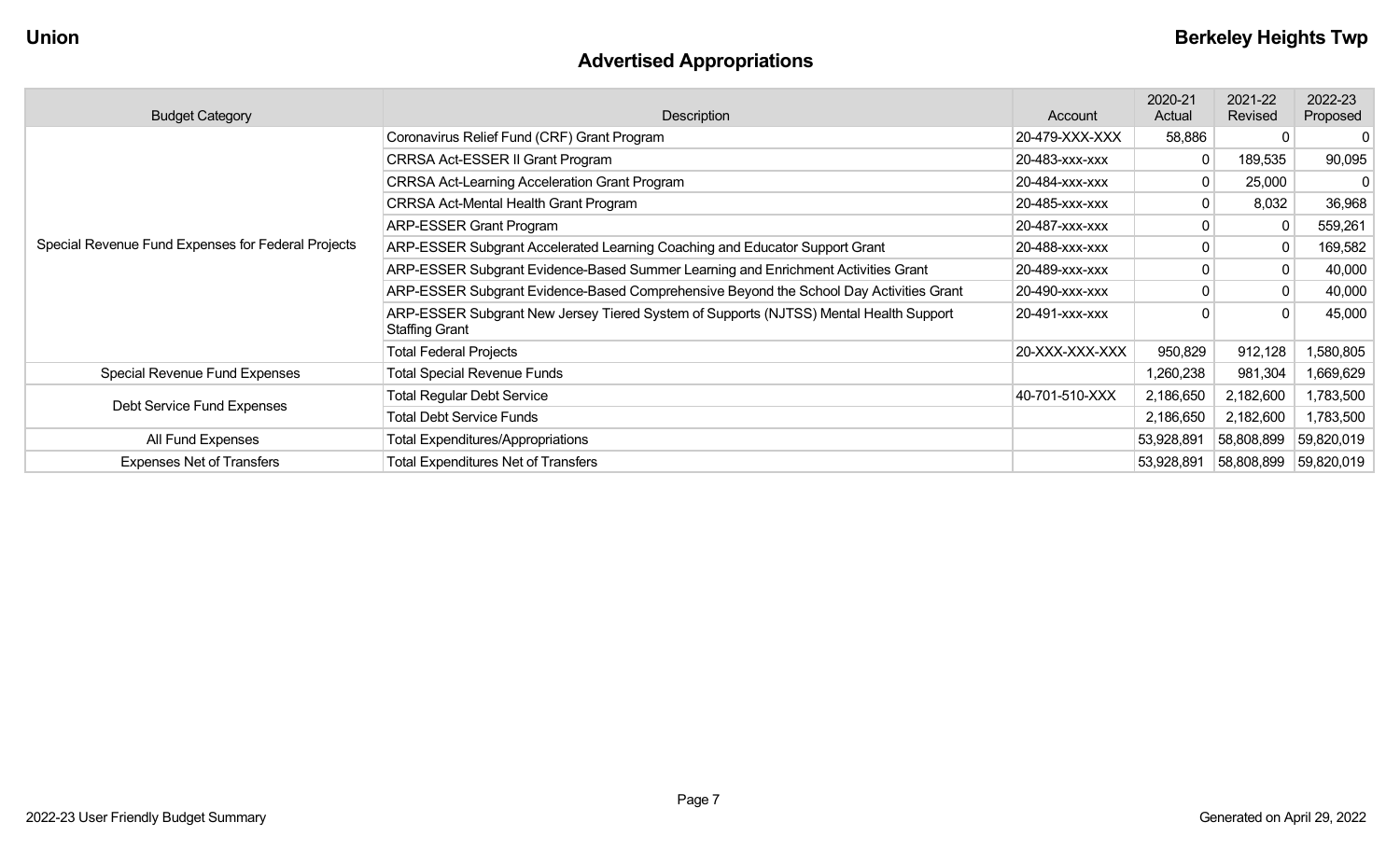# **Advertised Recapitulation of Balances**

| <b>Fund Balance Category</b>                   | <b>Budget Category</b>                                           | <b>Audited</b><br><b>Balance</b><br>06/30/2020 | Audited<br><b>Balance</b><br>06/30/2021 | Estimated<br><b>Balance</b><br>06/30/2022 | Estimated<br><b>Balance</b><br>06/30/2023 |
|------------------------------------------------|------------------------------------------------------------------|------------------------------------------------|-----------------------------------------|-------------------------------------------|-------------------------------------------|
|                                                | <b>General Operating Budget</b>                                  | 1,816,331                                      | 2,688,984                               | 2,688,984                                 | 2,009,951                                 |
| Unrestricted                                   | Repayment of Debt                                                |                                                |                                         |                                           |                                           |
|                                                | Capital Reserve                                                  | 2,236,650                                      | 2,740,157                               | 2,044,657                                 | 1,480,157                                 |
|                                                | <b>Adult Education Programs</b>                                  |                                                |                                         |                                           | 0                                         |
|                                                | Maintenance Reserve                                              |                                                |                                         |                                           | 0                                         |
|                                                | Legal Reserve                                                    | 1,977,076                                      | 1,862,825                               | 591,896                                   | 0                                         |
| <b>Restricted for General Operating Budget</b> | Unemployment Fund                                                | 428,765                                        | 429,586                                 | 429,586                                   | 429,586                                   |
|                                                | <b>Tuition Reserve</b>                                           |                                                |                                         |                                           |                                           |
|                                                | <b>Current Expense Emergency Reserve</b>                         | $\Omega$                                       | 0                                       |                                           | 0                                         |
|                                                | Impact Aid Reserve for General Expenses (Sections 8002 and 8003) | 0                                              | 0                                       |                                           | 0                                         |
|                                                | Impact Aid Reserve for Capital Expenses (Sections 8007 and 8008) |                                                |                                         |                                           | 0                                         |
|                                                | <b>Student Activity Fund</b>                                     | 374,902                                        | 290,278                                 | 290,278                                   | 290,278                                   |
| Restricted for Special Revenue Fund            | Scholarship Fund                                                 | 23,564                                         | 21,514                                  | 21,514                                    | 21,514                                    |
| Restricted for Repayment of Debt               | Restricted for Repayment of Debt                                 |                                                |                                         |                                           | 0                                         |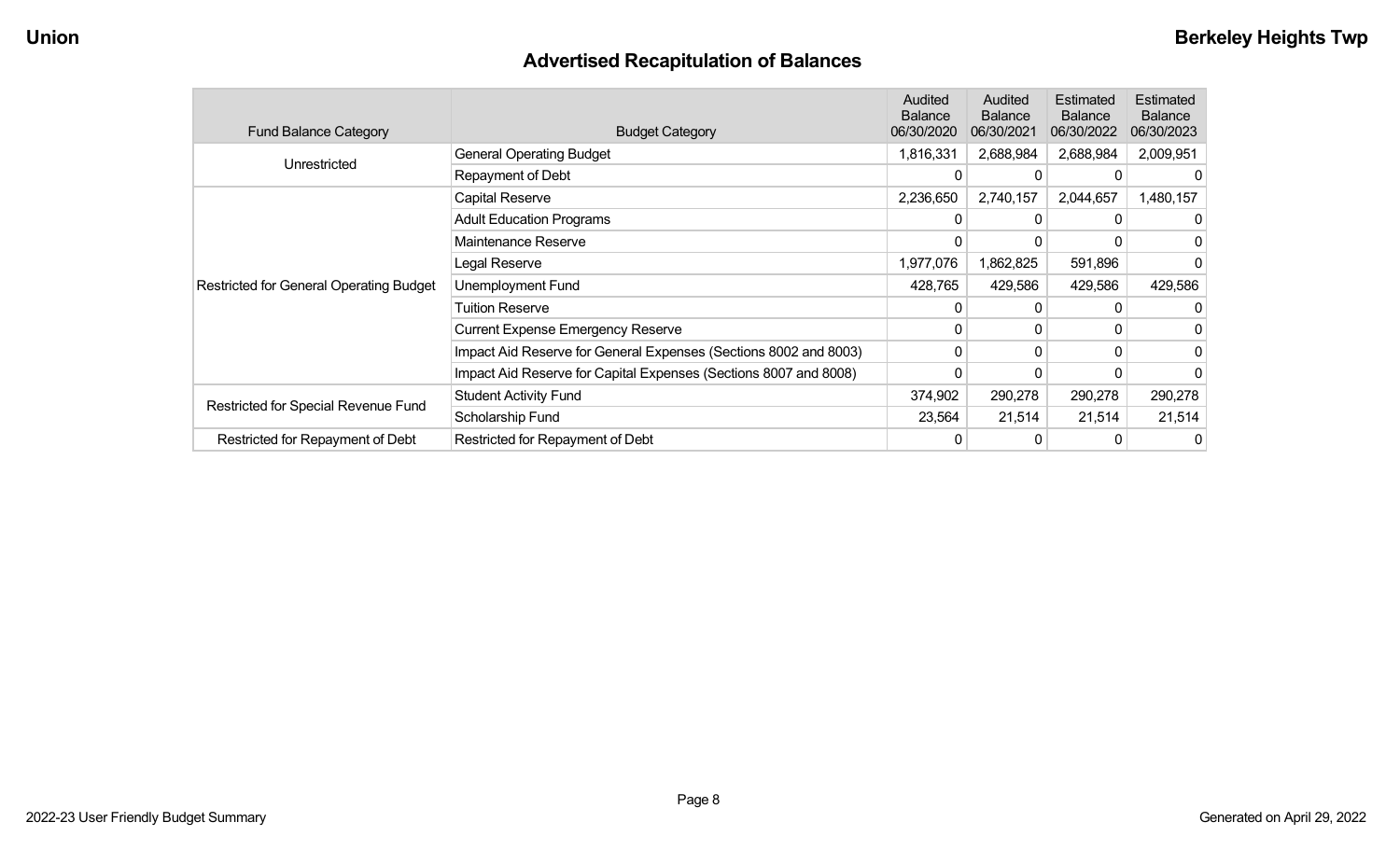#### **Advertised Per Pupil Cost Calculations**

| Per Pupil Cost Calculations                       | 2019-20<br><b>Actual Costs</b> | 2020-21<br><b>Actual Costs</b> | 2021-22<br><b>Original Budget</b> | 2021-22<br><b>Revised Budget</b> | 2022-23<br><b>Proposed Budget</b> |
|---------------------------------------------------|--------------------------------|--------------------------------|-----------------------------------|----------------------------------|-----------------------------------|
| <b>Total Budgetary Comparative Per Pupil Cost</b> | \$17,962                       | \$18,840                       | \$19,925                          | \$20,483                         | \$20,729                          |
| <b>Total Classroom Instruction</b>                | \$10,786                       | \$11,298                       | \$11,971                          | \$12,266                         | \$12,442                          |
| <b>Classroom-Salaries and Benefits</b>            | \$10,450                       | \$10,836                       | \$11,526                          | \$11,667                         | \$12,052                          |
| Classroom-General Supplies and Textbooks          | \$126                          | \$196                          | \$174                             | \$235                            | \$144                             |
| <b>Classroom-Purchased Services</b>               | \$210                          | \$266                          | \$271                             | \$363                            | \$246                             |
| <b>Total Support Services</b>                     | \$3,016                        | \$3,124                        | \$3,327                           | \$3,332                          | \$3,450                           |
| <b>Support Services-Salaries and Benefits</b>     | \$2,943                        | \$3,024                        | \$3,222                           | \$3,225                          | \$3,316                           |
| <b>Total Administrative Costs</b>                 | \$1,907                        | \$2,081                        | \$2,088                           | \$2,249                          | \$2,195                           |
| <b>Administration Salaries and Benefits</b>       | \$1,514                        | \$1,640                        | \$1,629                           | \$1,751                          | \$1,723                           |
| Total Operations and Maintenance of Plant         | \$1,583                        | \$1,685                        | \$1,773                           | \$1,850                          | \$1,854                           |
| Operations and Maintenance-Salaries and Benefits  | \$1,023                        | \$1,094                        | \$1,145                           | \$1,165                          | \$1,208                           |
| <b>Board Contribution to Food Services</b>        | \$0                            | \$0                            | \$0                               | \$0                              | \$0                               |
| <b>Total Extracurricular Costs</b>                | \$636                          | \$618                          | \$722                             | \$739                            | \$756                             |
| <b>Total Equipment Costs</b>                      | \$39                           | \$31                           | \$47                              | \$88                             | \$42                              |
| Legal Costs                                       | \$40                           | \$33                           | \$36                              | \$36                             | \$41                              |
| Employee Benefits as a percentage of salaries*    | 25.00%                         | 25.26%                         | 27.66%                            | 28.10%                           | 28.81%                            |

\*Does not include pension and social security paid by the State on-behalf of the district.

\*\*Federal and State funds in the blended resource school-based budgets.

The information presented in columns 1 through 3 as well as the related descriptions of the per pupil cost calculations are contained in the Taxpayers' Guide to Education Spending and can be found on the Department of Education's Internet website: http://www.state.nj.us/education/guide/. This publication is also available in the board office and public libraries. The same calculations were performed using the 2021-22 revised appropriations and the 2022-23 budgeted appropriations presented in this advertised budget. Total Budgetary Comparative Per Pupil Cost is defined as current expense exclusive of tuition expenditures, transportation, residential costs, and judgments against the school district. For all years it also includes the restricted entitlement aids. With the exception of Total Equipment Cost, each of the other per pupil cost calculations presented is a component of the total comparative per pupil cost, although all components are not shown.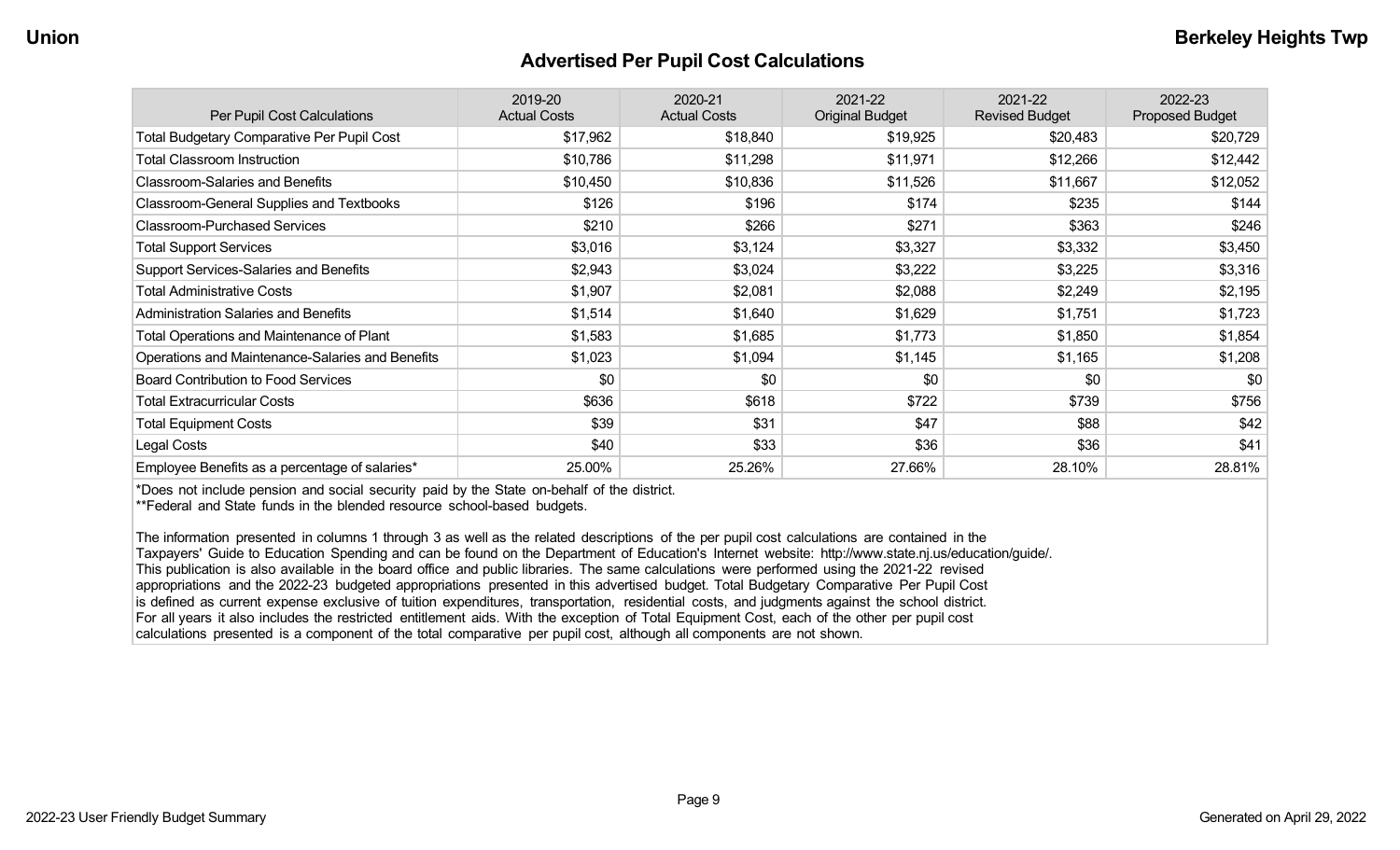#### **Shared Services**

| <b>Shared Service Category Type</b>            | <b>Shared Service Category Description</b>                                                                          | Amount<br>Saved<br>(Optional) |
|------------------------------------------------|---------------------------------------------------------------------------------------------------------------------|-------------------------------|
| Insurance Coverages and Benefits               | The district participates in an insurance fund for workers' comp insurance.                                         | $\Omega$                      |
| Municipal/Public Works                         | The township and school district work cooperatively on paving projects and field maintenance.                       | $\Omega$                      |
| Purchasing                                     | The district belongs to several purchasing coops, resulting in savings from group purchasing efficiencies.          | $\Omega$                      |
|                                                | The district purchases fuel from the township at a reduced rate.                                                    | $\Omega$                      |
| <b>Transportation Services, including Fuel</b> | The township repairs school buses and maintenance vehicles for the district, charging less than contracted vendors. | $\Omega$                      |
|                                                | The district has shared routes with other districts for special education students.                                 | $\Omega$                      |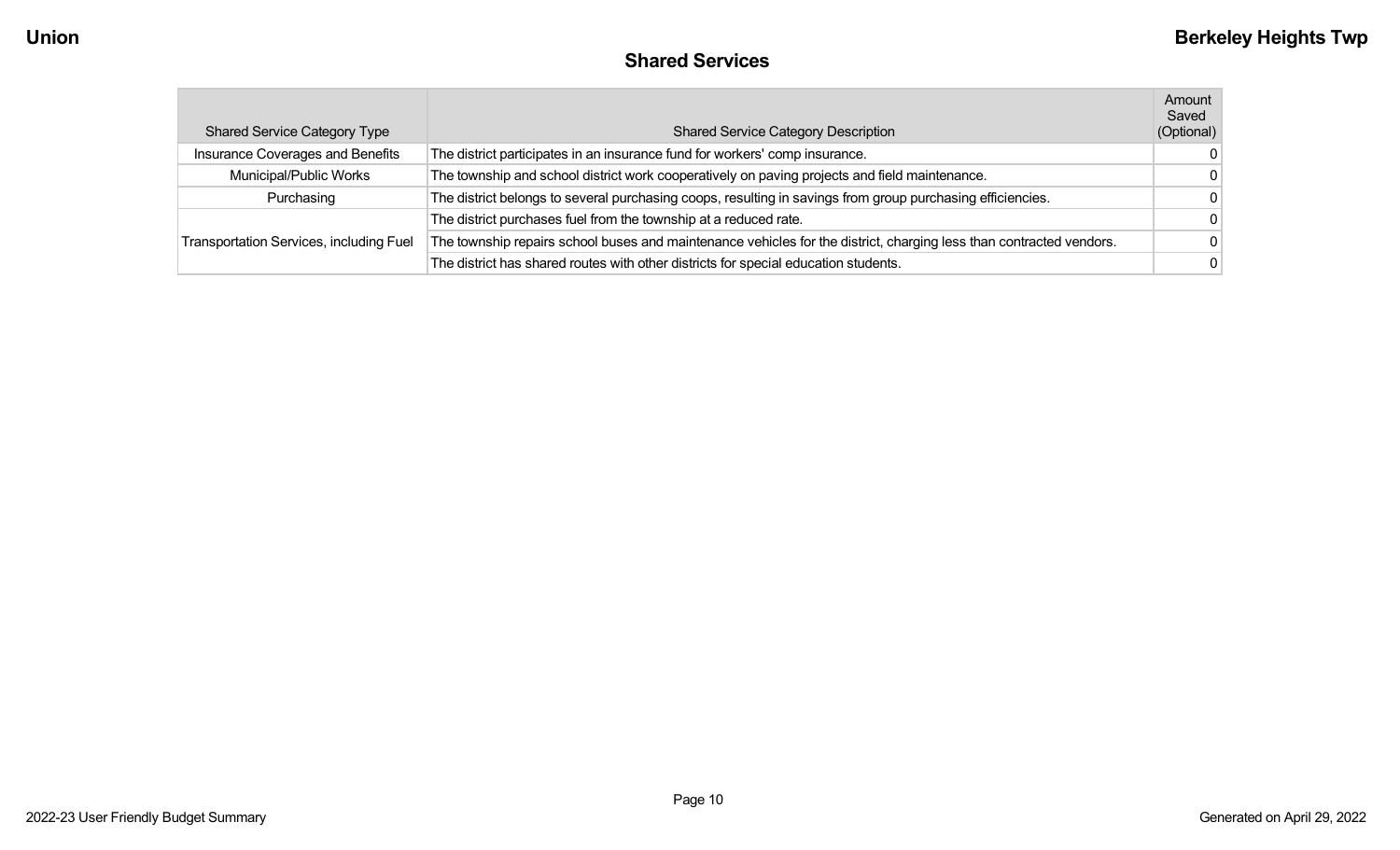#### **Estimated Tax Rates**

| Municipality              | Category                                                                                                           | Amount        |
|---------------------------|--------------------------------------------------------------------------------------------------------------------|---------------|
|                           | (A) General Fund School Levy                                                                                       | 44,330,828    |
|                           | (D) Total School Levy                                                                                              | 45,715,255    |
|                           | (B) Estimated Net Taxable Valuation (as of 10/01/21)                                                               | 1,842,215,324 |
|                           | $(H)$ Estimated Equalized Valuation (as of 10/01/21)                                                               | 3,543,838,993 |
| Berkeley Heights Township | (C) Estimated 2022-23 General Fund School Tax Rate, Without Repayment of Debt or Adjustments=100x(A)/(B)           | 2.4064        |
|                           | (F) Estimated 2022-23 Total School Tax Rate, With Repayment of Debt and Adjustments=100x(D)/(B)                    | 2.4815        |
|                           | (I) Estimated 2022-23 Equalized General Fund School Tax Rate, Without Repayment of Debt or Adjustments=100x(A)/(H) | 1.2509        |
|                           | (L) Estimated 2022-23 Equalized Total School Tax Rate, With Repayment of Debt and Adjustments=100x(D)/(H)          | 1.2900        |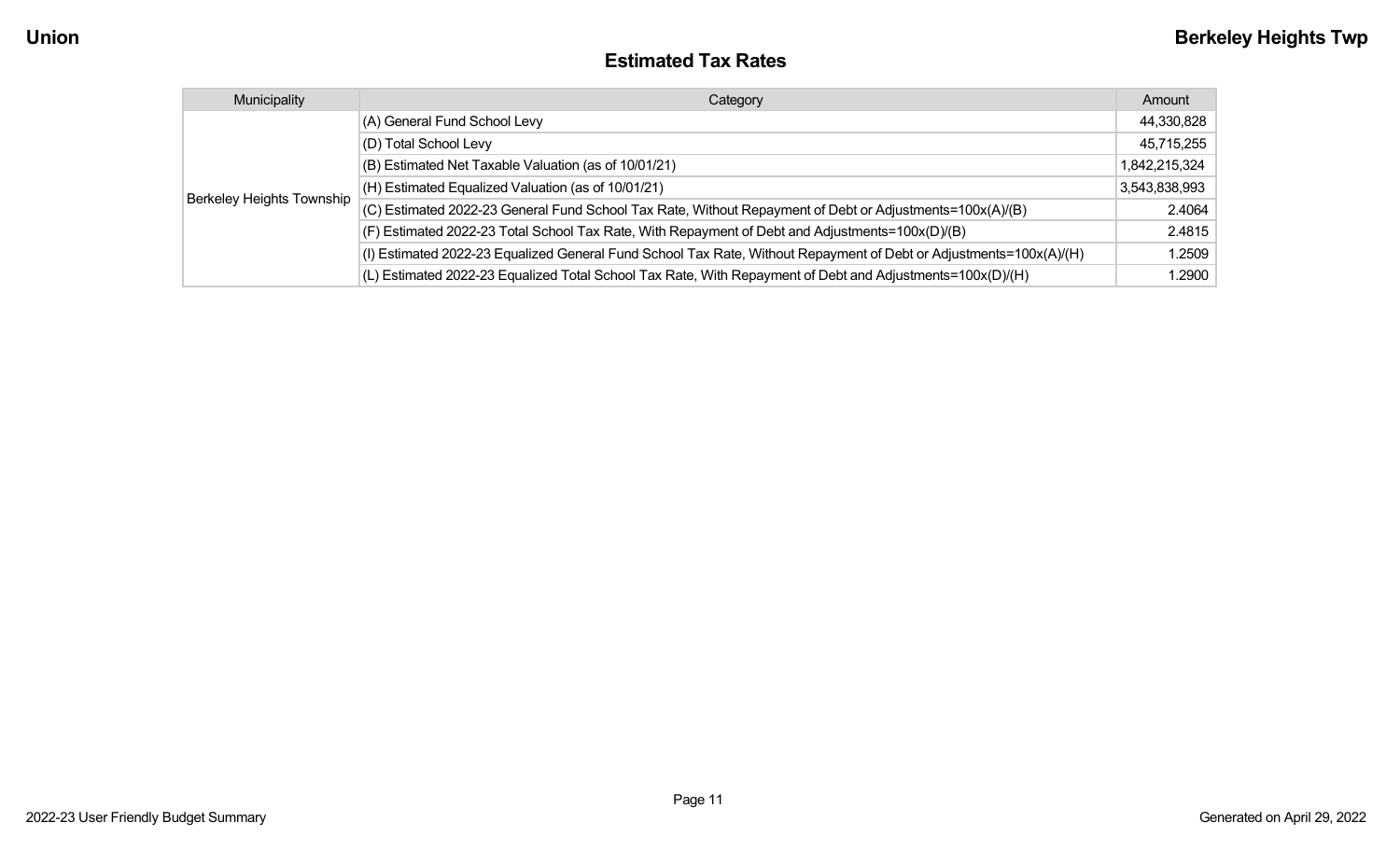| Name                  | Category                                                                                  | Measure                                 |
|-----------------------|-------------------------------------------------------------------------------------------|-----------------------------------------|
|                       | <b>Job Title</b>                                                                          | Coordinator/Director/Manager/Supervisor |
|                       | Job Title II                                                                              | Supv Bldgs & Grds                       |
|                       | <b>Base Annual Salary Amount</b>                                                          | \$112,313                               |
|                       | Full-Time Equivalent (FTE)                                                                | 1.0                                     |
|                       | Shared with Another District?                                                             | N                                       |
|                       | <b>Shared County</b>                                                                      | None Reported                           |
|                       | <b>Shared District</b>                                                                    | None Reported                           |
|                       | <b>Job Title Other District</b>                                                           | None Reported                           |
|                       | Member of Collective Bargaining Unit (CBU)?                                               | N                                       |
|                       | <b>Beginning Date of Contract</b>                                                         | 07/01/21                                |
|                       | <b>End Date of Contract</b>                                                               | 06/30/22                                |
|                       | <b>Contracted Number of Annual Work Days</b>                                              | 260                                     |
|                       | <b>Contracted Number of Annual Vacation Days</b>                                          | 25                                      |
|                       | <b>Contracted Number of Annual Sick Days</b>                                              | 13                                      |
| <b>Anthony Amiano</b> | Contracted Number of Annual Personal Days                                                 | 3                                       |
|                       | <b>Contracted Number of Annual Consulting Days</b>                                        | $\mathbf 0$                             |
|                       | Number of Other Contracted Non-Working Days                                               | $\Omega$                                |
|                       | Description of Other Contracted Non-Working Days                                          | None Reported                           |
|                       | <b>Total Allowances Amount</b>                                                            | \$1,000                                 |
|                       | <b>Total Bonuses Amount</b>                                                               | \$0                                     |
|                       | <b>Total Stipends Amount</b>                                                              | \$0                                     |
|                       | District Contributions Above Teacher Contract for Insurance (Health, Dental, Life, Other) | \$0                                     |
|                       | District Contributions Above Teacher Contract for Retirement Plans                        | \$0                                     |
|                       | Total Contractual Post-Employment Benefit Amount                                          | \$46,464                                |
|                       | Contractual Post-Employment Benefit Description of Payout of Sick days                    | Capped at 6/30/2012                     |
|                       | Contractual Post-Employment Benefit Description of Payout of Vacation days                | Capped as of 6/30/2012                  |
|                       | Contractual Post-Employment Benefit Description of Payout of Personal days                | Unused days to convert to sick days     |
|                       | Contractual Post-Employment Benefit Description of Other Benefits 1                       | None Reported                           |
|                       | Contractual Post-Employment Benefit Description of Other Benefits 2                       | None Reported                           |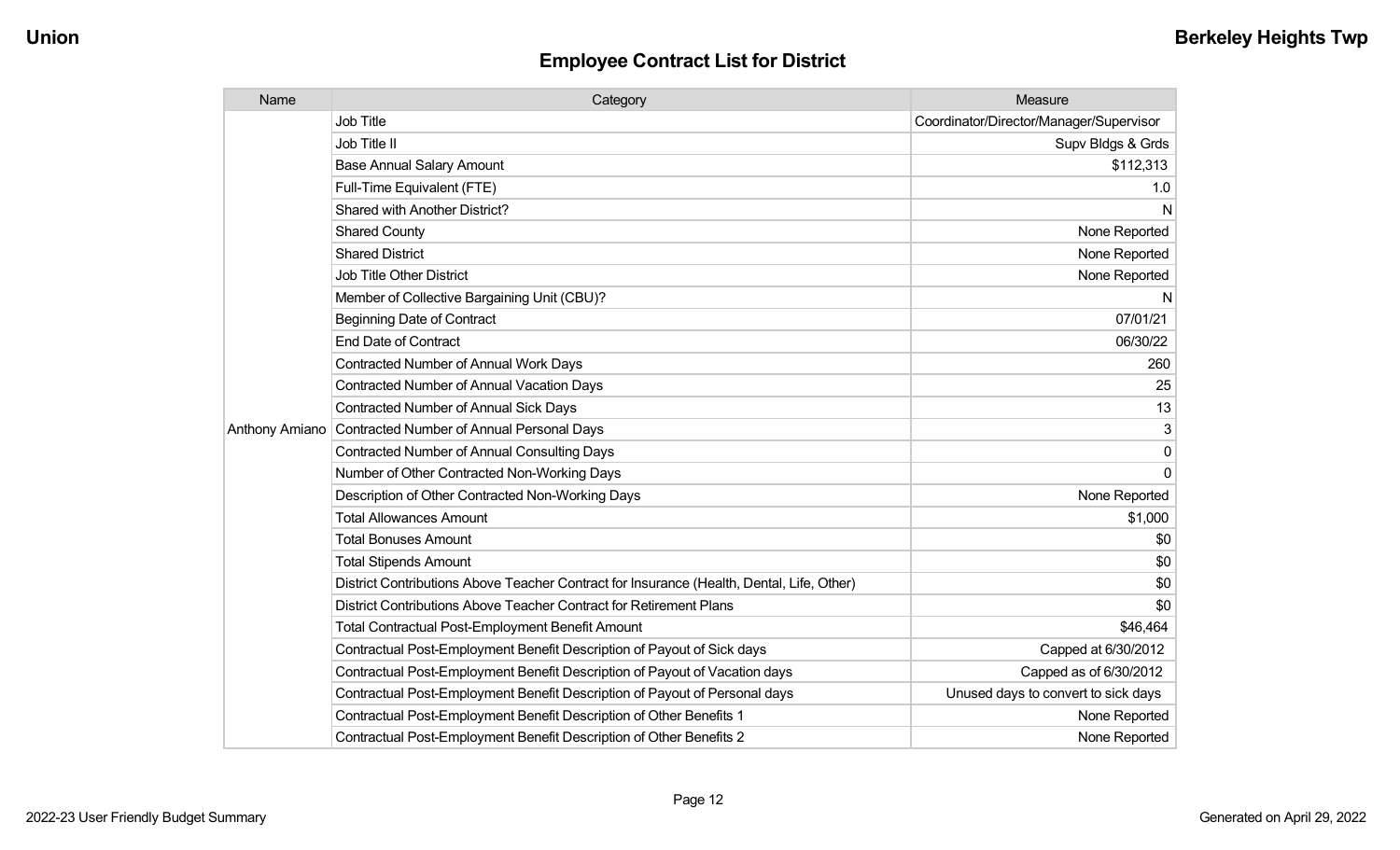| Name           | Category                                                                                 | Measure                 |
|----------------|------------------------------------------------------------------------------------------|-------------------------|
|                | Contractual Post-Employment Benefit Description of Other Benefits 3                      | None Reported           |
|                | Total Other/In-Kind Remuneration Amount                                                  | \$0                     |
|                | Description of Other/In-Kind Remuneration Annual Option to Buyback Sick Time in Cash     | None Reported           |
|                | Description of Other/In-Kind Remuneration Annual Option to Buyback Vacation Time in Cash | None Reported           |
|                | Description of Other/In-Kind Remuneration Annual Option to Buyback Personal Time in Cash | None Reported           |
| Anthony Amiano | Description of Other/In-Kind Remuneration Annual Option to Other Remuneration 1          | None Reported           |
|                | Description of Other/In-Kind Remuneration Annual Option to Other Remuneration 2          | None Reported           |
|                | Description of Other/In-Kind Remuneration Annual Option to Other Remuneration 3          | None Reported           |
|                | <b>Additional Comment 1</b>                                                              | None Reported           |
|                | <b>Additional Comment 2</b>                                                              | None Reported           |
|                | <b>Additional Comment 3</b>                                                              | None Reported           |
|                | Job Title                                                                                | Other                   |
|                | Job Title II                                                                             | Asst. to Superintendent |
|                | <b>Base Annual Salary Amount</b>                                                         | \$78,000                |
|                | Full-Time Equivalent (FTE)                                                               | 1.0                     |
|                | Shared with Another District?                                                            | N                       |
|                | <b>Shared County</b>                                                                     | None Reported           |
|                | <b>Shared District</b>                                                                   | None Reported           |
|                | <b>Job Title Other District</b>                                                          | None Reported           |
| Diane Azalone  | Member of Collective Bargaining Unit (CBU)?                                              | N                       |
|                | <b>Beginning Date of Contract</b>                                                        | 08/01/21                |
|                | <b>End Date of Contract</b>                                                              | 06/30/22                |
|                | <b>Contracted Number of Annual Work Days</b>                                             | 240                     |
|                | <b>Contracted Number of Annual Vacation Days</b>                                         | 20                      |
|                | Contracted Number of Annual Sick Days                                                    | 13                      |
|                | Contracted Number of Annual Personal Days                                                | 3                       |
|                | <b>Contracted Number of Annual Consulting Days</b>                                       | 0                       |
|                | Number of Other Contracted Non-Working Days                                              | 0                       |
|                | Description of Other Contracted Non-Working Days                                         | None Reported           |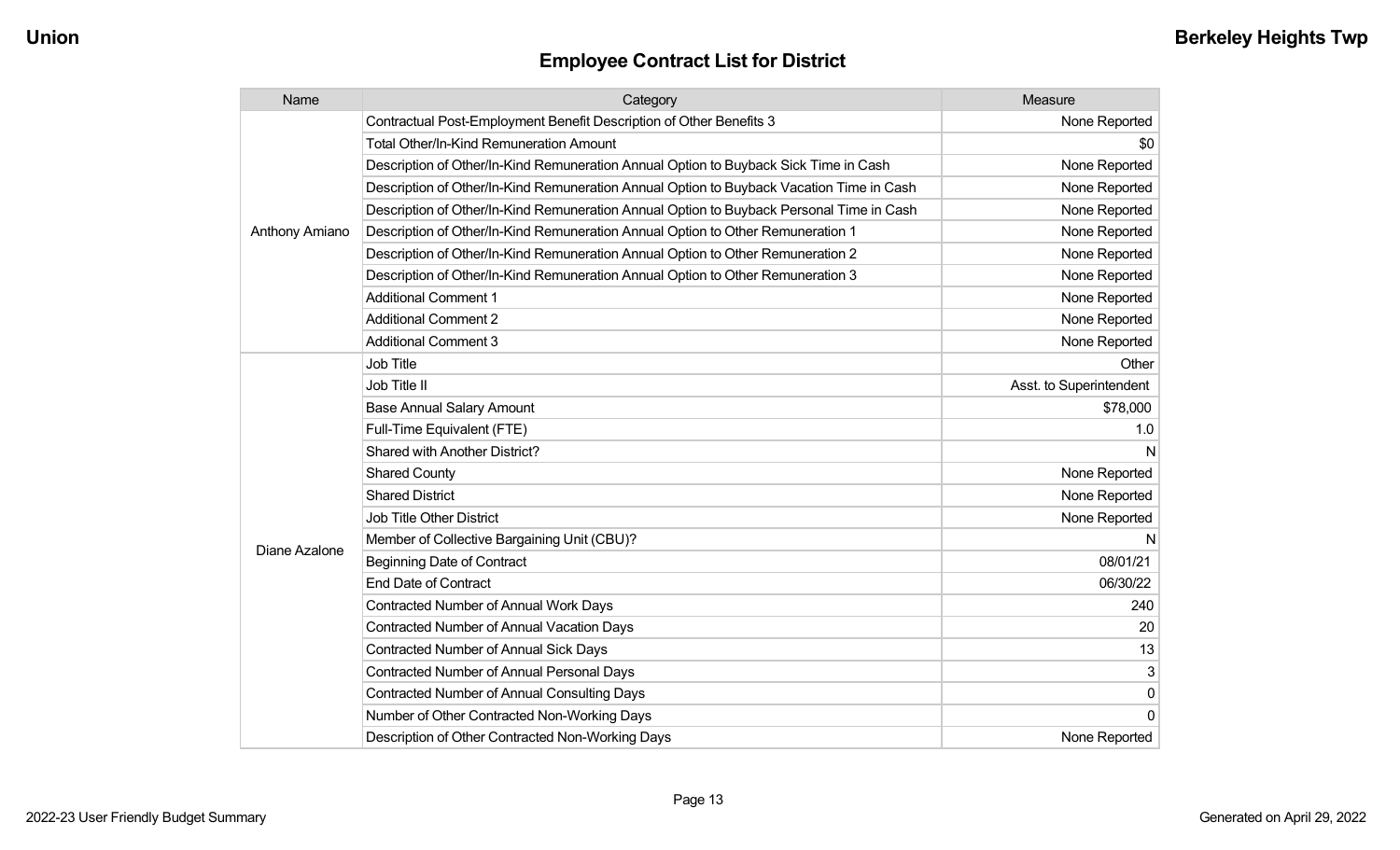| Name               | Category                                                                                  | Measure                          |
|--------------------|-------------------------------------------------------------------------------------------|----------------------------------|
|                    | <b>Total Allowances Amount</b>                                                            | \$0                              |
|                    | <b>Total Bonuses Amount</b>                                                               | \$0                              |
|                    | <b>Total Stipends Amount</b>                                                              | \$0                              |
|                    | District Contributions Above Teacher Contract for Insurance (Health, Dental, Life, Other) | \$205                            |
|                    | District Contributions Above Teacher Contract for Retirement Plans                        | \$0                              |
|                    | <b>Total Contractual Post-Employment Benefit Amount</b>                                   | \$18,160                         |
|                    | Contractual Post-Employment Benefit Description of Payout of Sick days                    | Unused to date                   |
|                    | Contractual Post-Employment Benefit Description of Payout of Vacation days                | Maximum of 25 days allowed       |
|                    | Contractual Post-Employment Benefit Description of Payout of Personal days                | Unused days convert to sick days |
|                    | Contractual Post-Employment Benefit Description of Other Benefits 1                       | None Reported                    |
| Diane Azalone      | Contractual Post-Employment Benefit Description of Other Benefits 2                       | None Reported                    |
|                    | Contractual Post-Employment Benefit Description of Other Benefits 3                       | None Reported                    |
|                    | <b>Total Other/In-Kind Remuneration Amount</b>                                            | \$0                              |
|                    | Description of Other/In-Kind Remuneration Annual Option to Buyback Sick Time in Cash      | None Reported                    |
|                    | Description of Other/In-Kind Remuneration Annual Option to Buyback Vacation Time in Cash  | None Reported                    |
|                    | Description of Other/In-Kind Remuneration Annual Option to Buyback Personal Time in Cash  | None Reported                    |
|                    | Description of Other/In-Kind Remuneration Annual Option to Other Remuneration 1           | None Reported                    |
|                    | Description of Other/In-Kind Remuneration Annual Option to Other Remuneration 2           | None Reported                    |
|                    | Description of Other/In-Kind Remuneration Annual Option to Other Remuneration 3           | None Reported                    |
|                    | <b>Additional Comment 1</b>                                                               | None Reported                    |
|                    | <b>Additional Comment 2</b>                                                               | None Reported                    |
|                    | <b>Additional Comment 3</b>                                                               | None Reported                    |
|                    | Job Title                                                                                 | Superintendent                   |
| Dr. Melissa Varley | Job Title II                                                                              | None Reported                    |
|                    | <b>Base Annual Salary Amount</b>                                                          | \$215,000                        |
|                    | Full-Time Equivalent (FTE)                                                                | 1.0                              |
|                    | Shared with Another District?                                                             | N                                |
|                    | <b>Shared County</b>                                                                      | None Reported                    |
|                    | <b>Shared District</b>                                                                    | None Reported                    |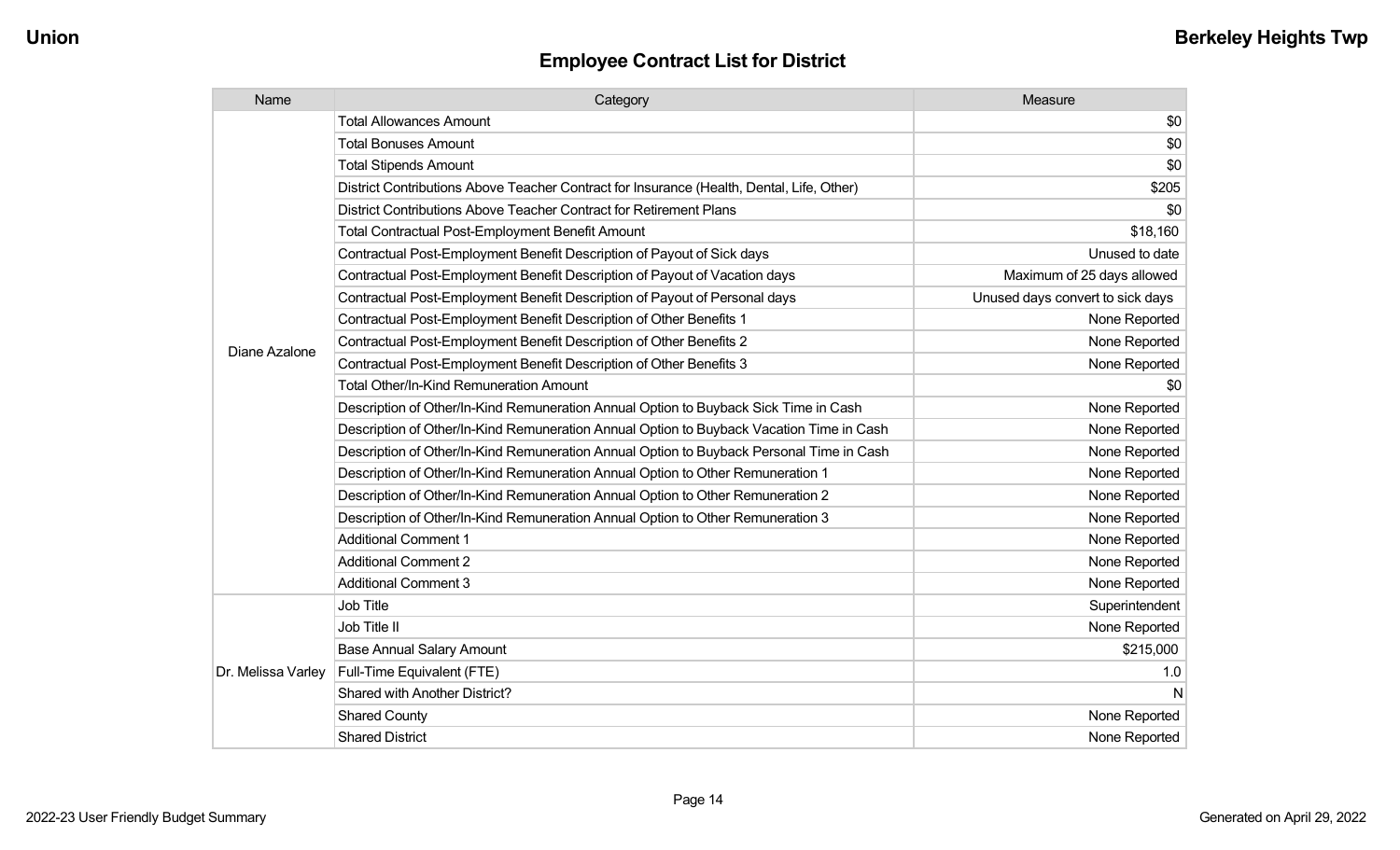| Name               | Category                                                                                  | Measure                                   |
|--------------------|-------------------------------------------------------------------------------------------|-------------------------------------------|
|                    | <b>Job Title Other District</b>                                                           | None Reported                             |
|                    | Member of Collective Bargaining Unit (CBU)?                                               | N                                         |
|                    | <b>Beginning Date of Contract</b>                                                         | 07/01/21                                  |
|                    | <b>End Date of Contract</b>                                                               | 06/30/22                                  |
|                    | <b>Contracted Number of Annual Work Days</b>                                              | 260                                       |
|                    | <b>Contracted Number of Annual Vacation Days</b>                                          | 23                                        |
|                    | <b>Contracted Number of Annual Sick Days</b>                                              | 10                                        |
|                    | <b>Contracted Number of Annual Personal Days</b>                                          | 3                                         |
|                    | <b>Contracted Number of Annual Consulting Days</b>                                        | 0                                         |
|                    | Number of Other Contracted Non-Working Days                                               | $\mathbf 0$                               |
|                    | Description of Other Contracted Non-Working Days                                          | None Reported                             |
|                    | <b>Total Allowances Amount</b>                                                            | \$11,625                                  |
|                    | <b>Total Bonuses Amount</b>                                                               | \$0                                       |
|                    | <b>Total Stipends Amount</b>                                                              | \$0                                       |
| Dr. Melissa Varley | District Contributions Above Teacher Contract for Insurance (Health, Dental, Life, Other) | \$4,584                                   |
|                    | District Contributions Above Teacher Contract for Retirement Plans                        | \$0                                       |
|                    | <b>Total Contractual Post-Employment Benefit Amount</b>                                   | \$32,471                                  |
|                    | Contractual Post-Employment Benefit Description of Payout of Sick days                    | maximum in bank to date                   |
|                    | Contractual Post-Employment Benefit Description of Payout of Vacation days                | max of 28 days allowed by contract        |
|                    | Contractual Post-Employment Benefit Description of Payout of Personal days                | unused personal days convert to sick days |
|                    | Contractual Post-Employment Benefit Description of Other Benefits 1                       | None Reported                             |
|                    | Contractual Post-Employment Benefit Description of Other Benefits 2                       | None Reported                             |
|                    | Contractual Post-Employment Benefit Description of Other Benefits 3                       | None Reported                             |
|                    | Total Other/In-Kind Remuneration Amount                                                   | \$2,481                                   |
|                    | Description of Other/In-Kind Remuneration Annual Option to Buyback Sick Time in Cash      | None Reported                             |
|                    | Description of Other/In-Kind Remuneration Annual Option to Buyback Vacation Time in Cash  | None Reported                             |
|                    | Description of Other/In-Kind Remuneration Annual Option to Buyback Personal Time in Cash  | None Reported                             |
|                    | Description of Other/In-Kind Remuneration Annual Option to Other Remuneration 1           | max payment of 3 unused vacation days     |
|                    | Description of Other/In-Kind Remuneration Annual Option to Other Remuneration 2           | None Reported                             |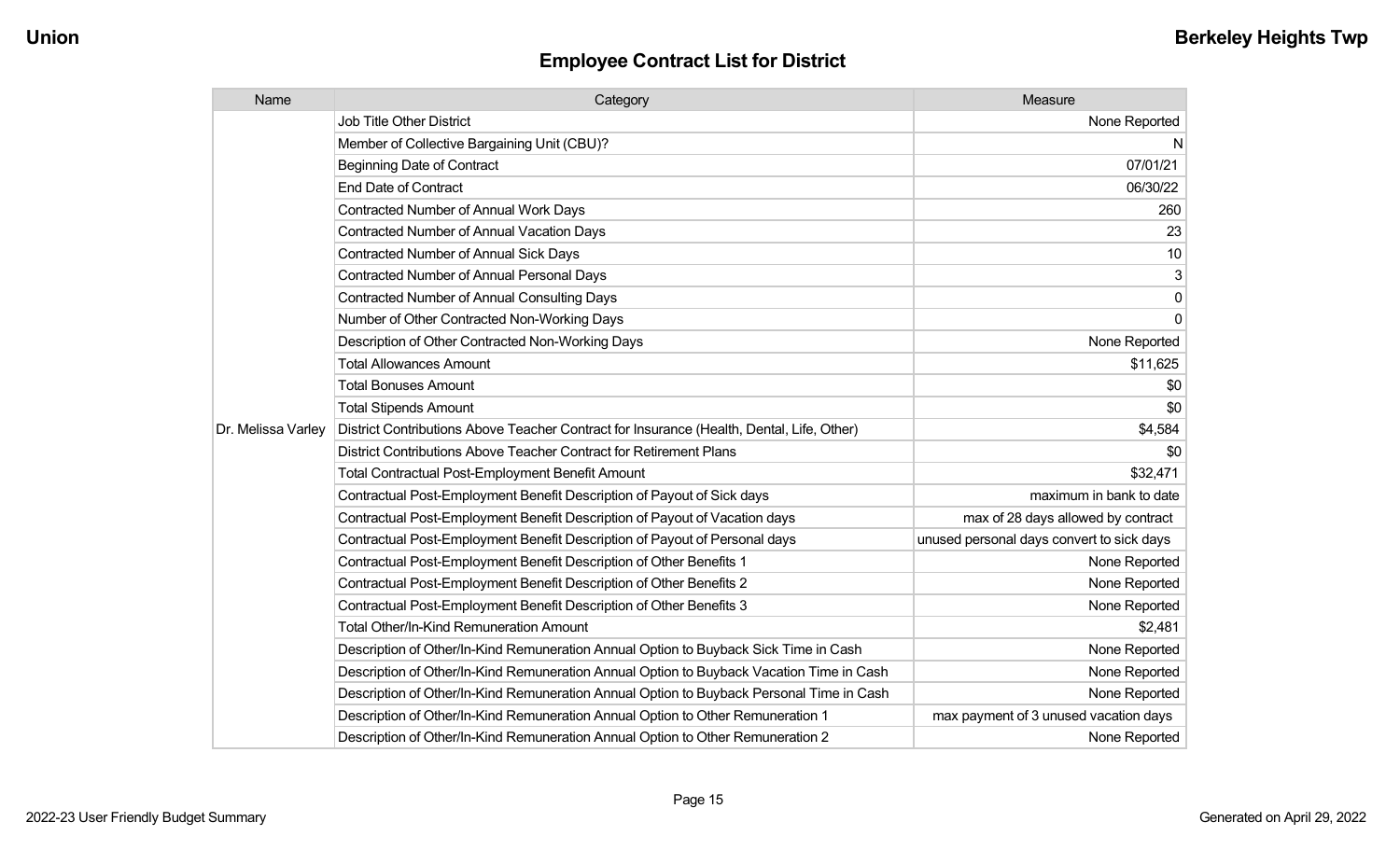| Name               | Category                                                                                  | Measure                               |
|--------------------|-------------------------------------------------------------------------------------------|---------------------------------------|
|                    | Description of Other/In-Kind Remuneration Annual Option to Other Remuneration 3           | None Reported                         |
| Dr. Melissa Varley | <b>Additional Comment 1</b>                                                               | None Reported                         |
|                    | <b>Additional Comment 2</b>                                                               | None Reported                         |
|                    | <b>Additional Comment 3</b>                                                               | None Reported                         |
|                    | <b>Job Title</b>                                                                          | <b>Business Administrator</b>         |
|                    | Job Title II                                                                              | None Reported                         |
|                    | <b>Base Annual Salary Amount</b>                                                          | \$168,000                             |
|                    | Full-Time Equivalent (FTE)                                                                | 1.0                                   |
|                    | Shared with Another District?                                                             | N                                     |
|                    | <b>Shared County</b>                                                                      | None Reported                         |
|                    | <b>Shared District</b>                                                                    | None Reported                         |
|                    | Job Title Other District                                                                  | None Reported                         |
|                    | Member of Collective Bargaining Unit (CBU)?                                               | N                                     |
|                    | <b>Beginning Date of Contract</b>                                                         | 07/26/21                              |
|                    | <b>End Date of Contract</b>                                                               | 06/30/22                              |
|                    | <b>Contracted Number of Annual Work Days</b>                                              | 242                                   |
| Julie A. Kot       | <b>Contracted Number of Annual Vacation Days</b>                                          | 23                                    |
|                    | Contracted Number of Annual Sick Days                                                     | 13                                    |
|                    | <b>Contracted Number of Annual Personal Days</b>                                          | 3                                     |
|                    | <b>Contracted Number of Annual Consulting Days</b>                                        | $\Omega$                              |
|                    | Number of Other Contracted Non-Working Days                                               | $\Omega$                              |
|                    | Description of Other Contracted Non-Working Days                                          | None Reported                         |
|                    | <b>Total Allowances Amount</b>                                                            | \$5,200                               |
|                    | <b>Total Bonuses Amount</b>                                                               | \$0                                   |
|                    | <b>Total Stipends Amount</b>                                                              | \$0                                   |
|                    | District Contributions Above Teacher Contract for Insurance (Health, Dental, Life, Other) | \$5,065                               |
|                    | District Contributions Above Teacher Contract for Retirement Plans                        | \$0                                   |
|                    | <b>Total Contractual Post-Employment Benefit Amount</b>                                   | \$17,849                              |
|                    | Contractual Post-Employment Benefit Description of Payout of Sick days                    | sick days earned to date per contract |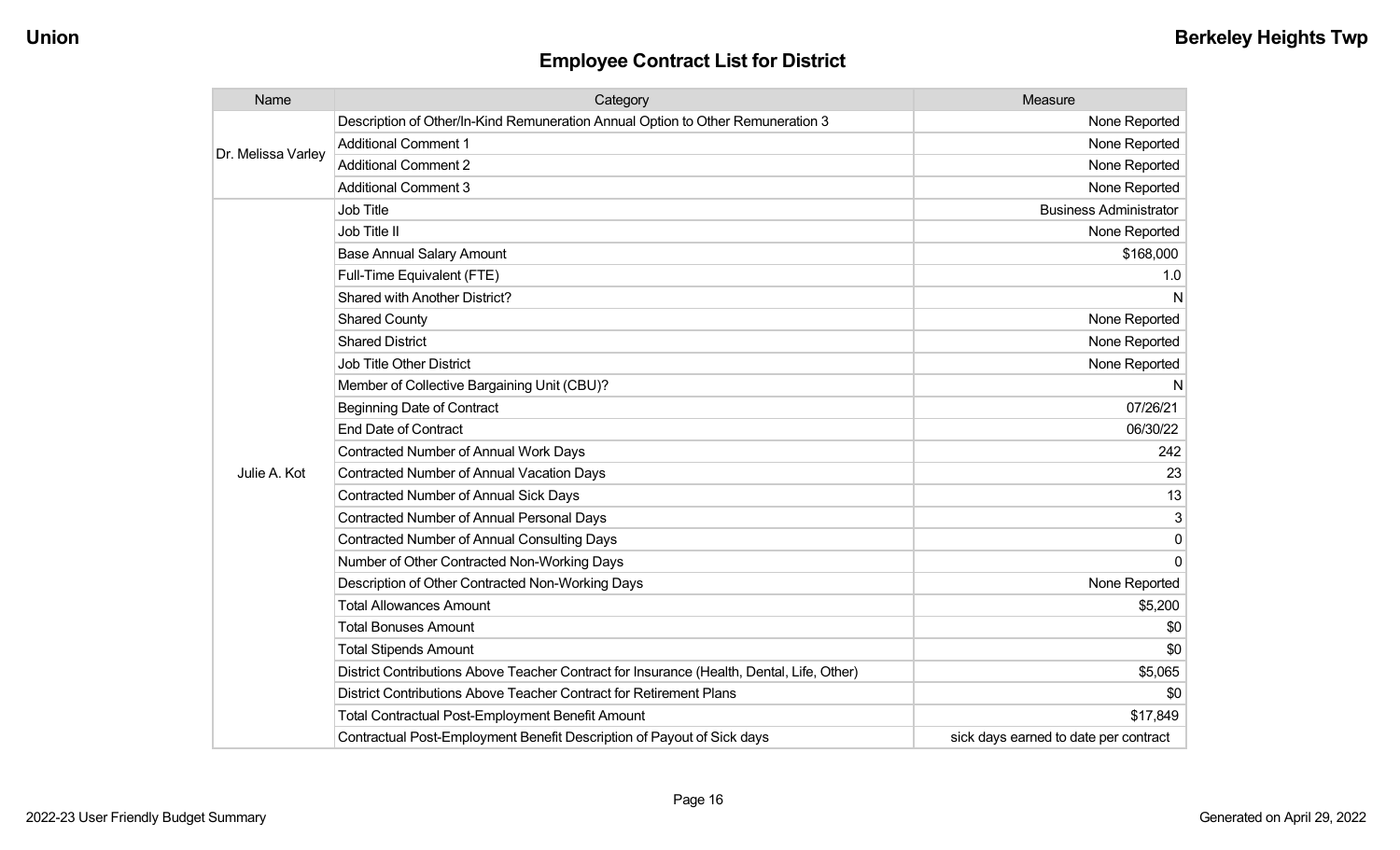| Name            | Category                                                                                 | Measure                                   |
|-----------------|------------------------------------------------------------------------------------------|-------------------------------------------|
|                 | Contractual Post-Employment Benefit Description of Payout of Vacation days               | maximum of 23 vaaction days earned        |
|                 | Contractual Post-Employment Benefit Description of Payout of Personal days               | unused personal days convert to sick days |
|                 | Contractual Post-Employment Benefit Description of Other Benefits 1                      | None Reported                             |
|                 | Contractual Post-Employment Benefit Description of Other Benefits 2                      | None Reported                             |
|                 | Contractual Post-Employment Benefit Description of Other Benefits 3                      | None Reported                             |
|                 | <b>Total Other/In-Kind Remuneration Amount</b>                                           | \$0                                       |
|                 | Description of Other/In-Kind Remuneration Annual Option to Buyback Sick Time in Cash     | None Reported                             |
| Julie A. Kot    | Description of Other/In-Kind Remuneration Annual Option to Buyback Vacation Time in Cash | None Reported                             |
|                 | Description of Other/In-Kind Remuneration Annual Option to Buyback Personal Time in Cash | None Reported                             |
|                 | Description of Other/In-Kind Remuneration Annual Option to Other Remuneration 1          | None Reported                             |
|                 | Description of Other/In-Kind Remuneration Annual Option to Other Remuneration 2          | None Reported                             |
|                 | Description of Other/In-Kind Remuneration Annual Option to Other Remuneration 3          | None Reported                             |
|                 | <b>Additional Comment 1</b>                                                              | None Reported                             |
|                 | <b>Additional Comment 2</b>                                                              | None Reported                             |
|                 | <b>Additional Comment 3</b>                                                              | None Reported                             |
|                 | Job Title                                                                                | Assistant Superintendent                  |
|                 | Job Title II                                                                             | None Reported                             |
|                 | <b>Base Annual Salary Amount</b>                                                         | \$160,000                                 |
|                 | Full-Time Equivalent (FTE)                                                               | 1.0                                       |
|                 | Shared with Another District?                                                            | N                                         |
|                 | <b>Shared County</b>                                                                     | None Reported                             |
|                 | <b>Shared District</b>                                                                   | None Reported                             |
| Marybeth Kopacz | Job Title Other District                                                                 | None Reported                             |
|                 | Member of Collective Bargaining Unit (CBU)?                                              | N                                         |
|                 | <b>Beginning Date of Contract</b>                                                        | 11/12/21                                  |
|                 | <b>End Date of Contract</b>                                                              | 06/30/22                                  |
|                 | Contracted Number of Annual Work Days                                                    | 161                                       |
|                 | <b>Contracted Number of Annual Vacation Days</b>                                         | 23                                        |
|                 | <b>Contracted Number of Annual Sick Days</b>                                             | 13                                        |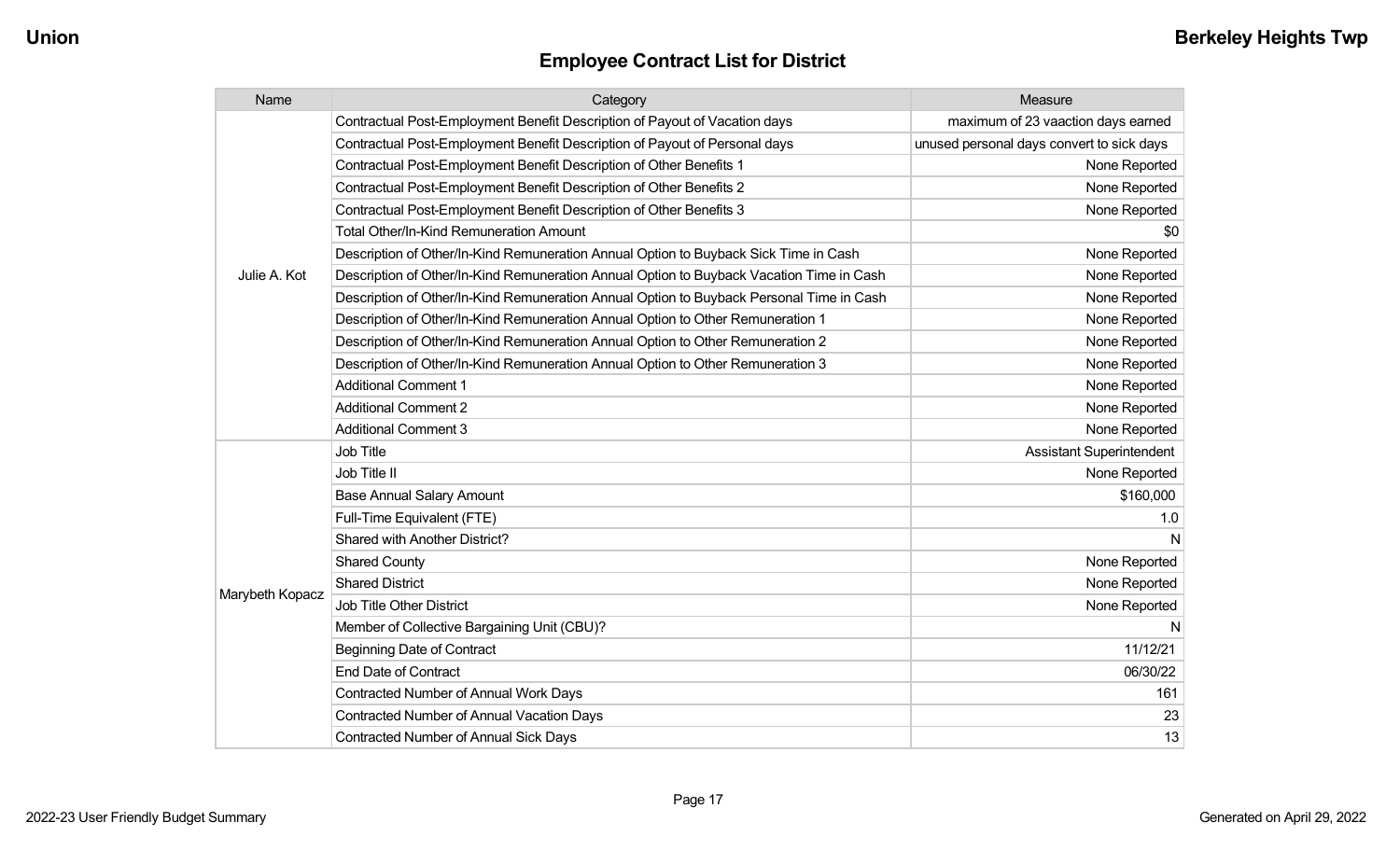| Name            | Category                                                                                  | Measure                            |
|-----------------|-------------------------------------------------------------------------------------------|------------------------------------|
|                 | <b>Contracted Number of Annual Personal Days</b>                                          | 3                                  |
|                 | <b>Contracted Number of Annual Consulting Days</b>                                        | $\pmb{0}$                          |
|                 | Number of Other Contracted Non-Working Days                                               | $\mathbf 0$                        |
|                 | Description of Other Contracted Non-Working Days                                          | None Reported                      |
|                 | <b>Total Allowances Amount</b>                                                            | \$6,700                            |
|                 | <b>Total Bonuses Amount</b>                                                               | \$0                                |
|                 | <b>Total Stipends Amount</b>                                                              | \$0                                |
|                 | District Contributions Above Teacher Contract for Insurance (Health, Dental, Life, Other) | \$0                                |
|                 | District Contributions Above Teacher Contract for Retirement Plans                        | \$0                                |
|                 | <b>Total Contractual Post-Employment Benefit Amount</b>                                   | \$20,076                           |
|                 | Contractual Post-Employment Benefit Description of Payout of Sick days                    | payout of sick days earned to date |
|                 | Contractual Post-Employment Benefit Description of Payout of Vacation days                | maximum of 28 days allowed         |
|                 | Contractual Post-Employment Benefit Description of Payout of Personal days                | personal days convert to sick days |
| Marybeth Kopacz | Contractual Post-Employment Benefit Description of Other Benefits 1                       | None Reported                      |
|                 | Contractual Post-Employment Benefit Description of Other Benefits 2                       | None Reported                      |
|                 | Contractual Post-Employment Benefit Description of Other Benefits 3                       | None Reported                      |
|                 | <b>Total Other/In-Kind Remuneration Amount</b>                                            | \$1,846                            |
|                 | Description of Other/In-Kind Remuneration Annual Option to Buyback Sick Time in Cash      | None Reported                      |
|                 | Description of Other/In-Kind Remuneration Annual Option to Buyback Vacation Time in Cash  | None Reported                      |
|                 | Description of Other/In-Kind Remuneration Annual Option to Buyback Personal Time in Cash  | None Reported                      |
|                 | Description of Other/In-Kind Remuneration Annual Option to Other Remuneration 1           | max of 3 unused vacation days      |
|                 | Description of Other/In-Kind Remuneration Annual Option to Other Remuneration 2           | None Reported                      |
|                 | Description of Other/In-Kind Remuneration Annual Option to Other Remuneration 3           | None Reported                      |
|                 | <b>Additional Comment 1</b>                                                               | None Reported                      |
|                 | <b>Additional Comment 2</b>                                                               | None Reported                      |
|                 | <b>Additional Comment 3</b>                                                               | None Reported                      |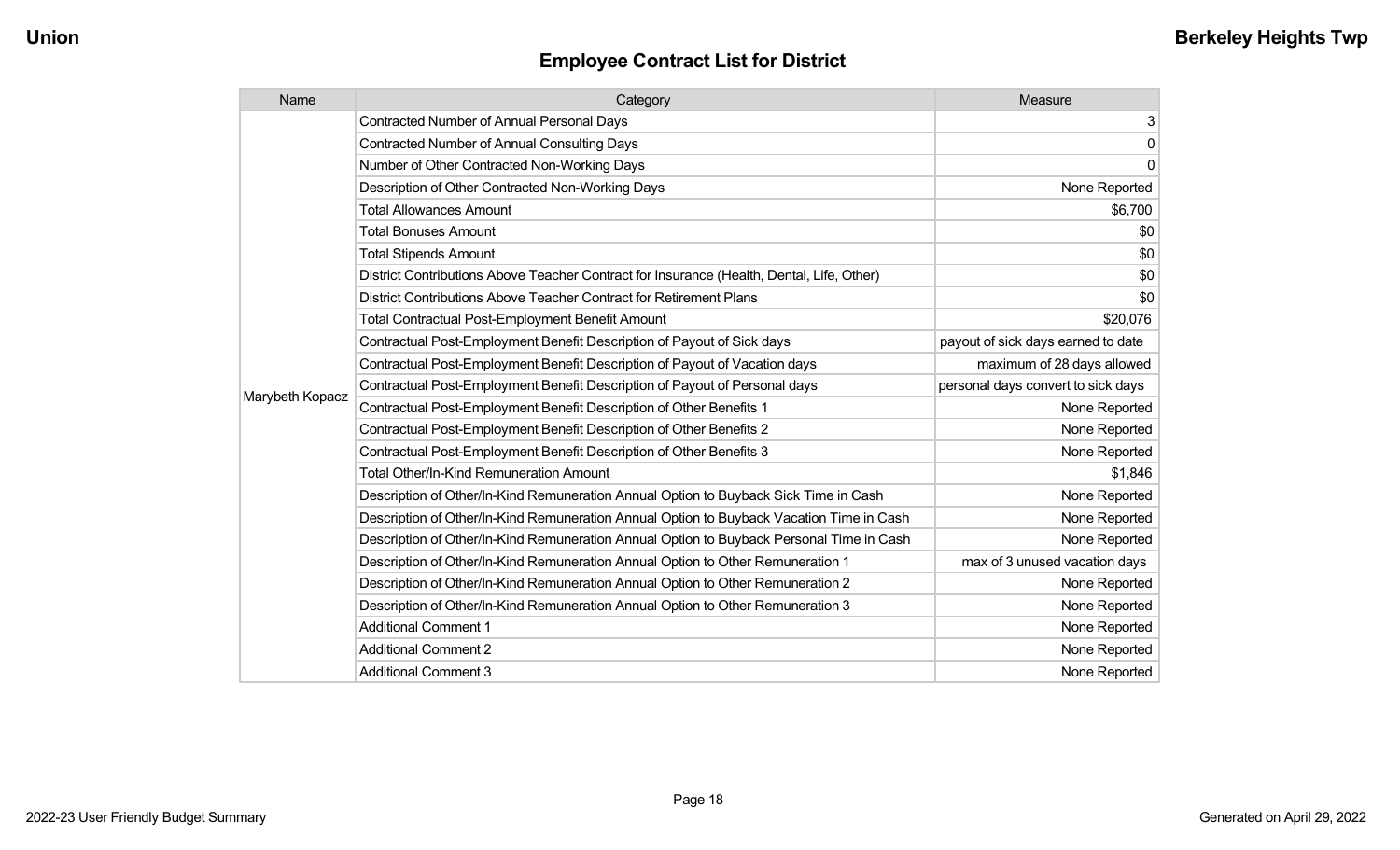| Name       | Category                                                                                  | Measure                          |
|------------|-------------------------------------------------------------------------------------------|----------------------------------|
|            | <b>Job Title</b>                                                                          | Information Technology           |
|            | Job Title II                                                                              | Coordinator                      |
|            | <b>Base Annual Salary Amount</b>                                                          | \$149,542                        |
|            | Full-Time Equivalent (FTE)                                                                | 1.0                              |
|            | Shared with Another District?                                                             | N                                |
|            | <b>Shared County</b>                                                                      | None Reported                    |
|            | <b>Shared District</b>                                                                    | None Reported                    |
|            | <b>Job Title Other District</b>                                                           | None Reported                    |
|            | Member of Collective Bargaining Unit (CBU)?                                               | N                                |
|            | <b>Beginning Date of Contract</b>                                                         | 07/01/21                         |
|            | <b>End Date of Contract</b>                                                               | 06/30/22                         |
|            | <b>Contracted Number of Annual Work Days</b>                                              | 260                              |
|            | <b>Contracted Number of Annual Vacation Days</b>                                          | 25                               |
|            | <b>Contracted Number of Annual Sick Days</b>                                              | 13                               |
| Mike Skara | <b>Contracted Number of Annual Personal Days</b>                                          | 3                                |
|            | <b>Contracted Number of Annual Consulting Days</b>                                        | $\mathbf 0$                      |
|            | Number of Other Contracted Non-Working Days                                               | $\Omega$                         |
|            | Description of Other Contracted Non-Working Days                                          | None Reported                    |
|            | <b>Total Allowances Amount</b>                                                            | \$200                            |
|            | <b>Total Bonuses Amount</b>                                                               | \$0                              |
|            | <b>Total Stipends Amount</b>                                                              | \$0                              |
|            | District Contributions Above Teacher Contract for Insurance (Health, Dental, Life, Other) | \$0                              |
|            | District Contributions Above Teacher Contract for Retirement Plans                        | \$0                              |
|            | <b>Total Contractual Post-Employment Benefit Amount</b>                                   | \$33,263                         |
|            | Contractual Post-Employment Benefit Description of Payout of Sick days                    | Capped as of 6/30/2012           |
|            | Contractual Post-Employment Benefit Description of Payout of Vacation days                | Capped as of 6/30/2012           |
|            | Contractual Post-Employment Benefit Description of Payout of Personal days                | Unused days convert to sick days |
|            | Contractual Post-Employment Benefit Description of Other Benefits 1                       | None Reported                    |
|            | Contractual Post-Employment Benefit Description of Other Benefits 2                       | None Reported                    |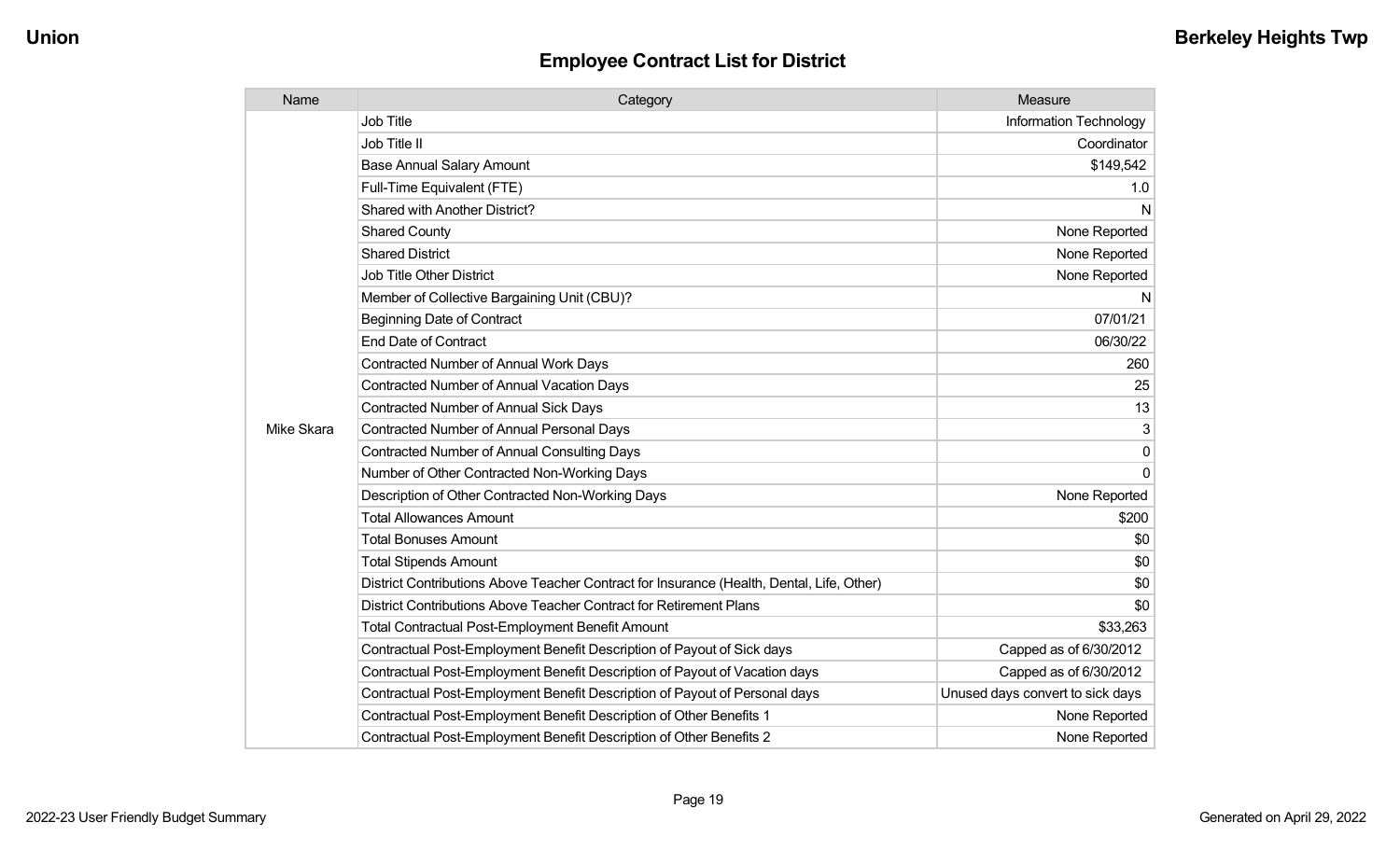| Name             | Category                                                                                 | Measure                |
|------------------|------------------------------------------------------------------------------------------|------------------------|
|                  | Contractual Post-Employment Benefit Description of Other Benefits 3                      | None Reported          |
|                  | Total Other/In-Kind Remuneration Amount                                                  | \$0                    |
|                  | Description of Other/In-Kind Remuneration Annual Option to Buyback Sick Time in Cash     | None Reported          |
|                  | Description of Other/In-Kind Remuneration Annual Option to Buyback Vacation Time in Cash | None Reported          |
|                  | Description of Other/In-Kind Remuneration Annual Option to Buyback Personal Time in Cash | None Reported          |
| Mike Skara       | Description of Other/In-Kind Remuneration Annual Option to Other Remuneration 1          | None Reported          |
|                  | Description of Other/In-Kind Remuneration Annual Option to Other Remuneration 2          | None Reported          |
|                  | Description of Other/In-Kind Remuneration Annual Option to Other Remuneration 3          | None Reported          |
|                  | <b>Additional Comment 1</b>                                                              | None Reported          |
|                  | <b>Additional Comment 2</b>                                                              | None Reported          |
|                  | <b>Additional Comment 3</b>                                                              | None Reported          |
|                  | <b>Job Title</b>                                                                         | Information Technology |
|                  | Job Title II                                                                             | None Reported          |
|                  | <b>Base Annual Salary Amount</b>                                                         | \$78,429               |
|                  | Full-Time Equivalent (FTE)                                                               | 1.0                    |
|                  | Shared with Another District?                                                            | N                      |
|                  | <b>Shared County</b>                                                                     | None Reported          |
|                  | <b>Shared District</b>                                                                   | None Reported          |
|                  | Job Title Other District                                                                 | None Reported          |
|                  | Member of Collective Bargaining Unit (CBU)?                                              | N                      |
| Philippe Joachim | <b>Beginning Date of Contract</b>                                                        | 07/01/21               |
|                  | <b>End Date of Contract</b>                                                              | 06/30/22               |
|                  | <b>Contracted Number of Annual Work Days</b>                                             | 260                    |
|                  | <b>Contracted Number of Annual Vacation Days</b>                                         | 20                     |
|                  | Contracted Number of Annual Sick Days                                                    | 13                     |
|                  | Contracted Number of Annual Personal Days                                                | 3                      |
|                  | <b>Contracted Number of Annual Consulting Days</b>                                       | $\mathsf{O}\xspace$    |
|                  | Number of Other Contracted Non-Working Days                                              | $\mathbf 0$            |
|                  | Description of Other Contracted Non-Working Days                                         | None Reported          |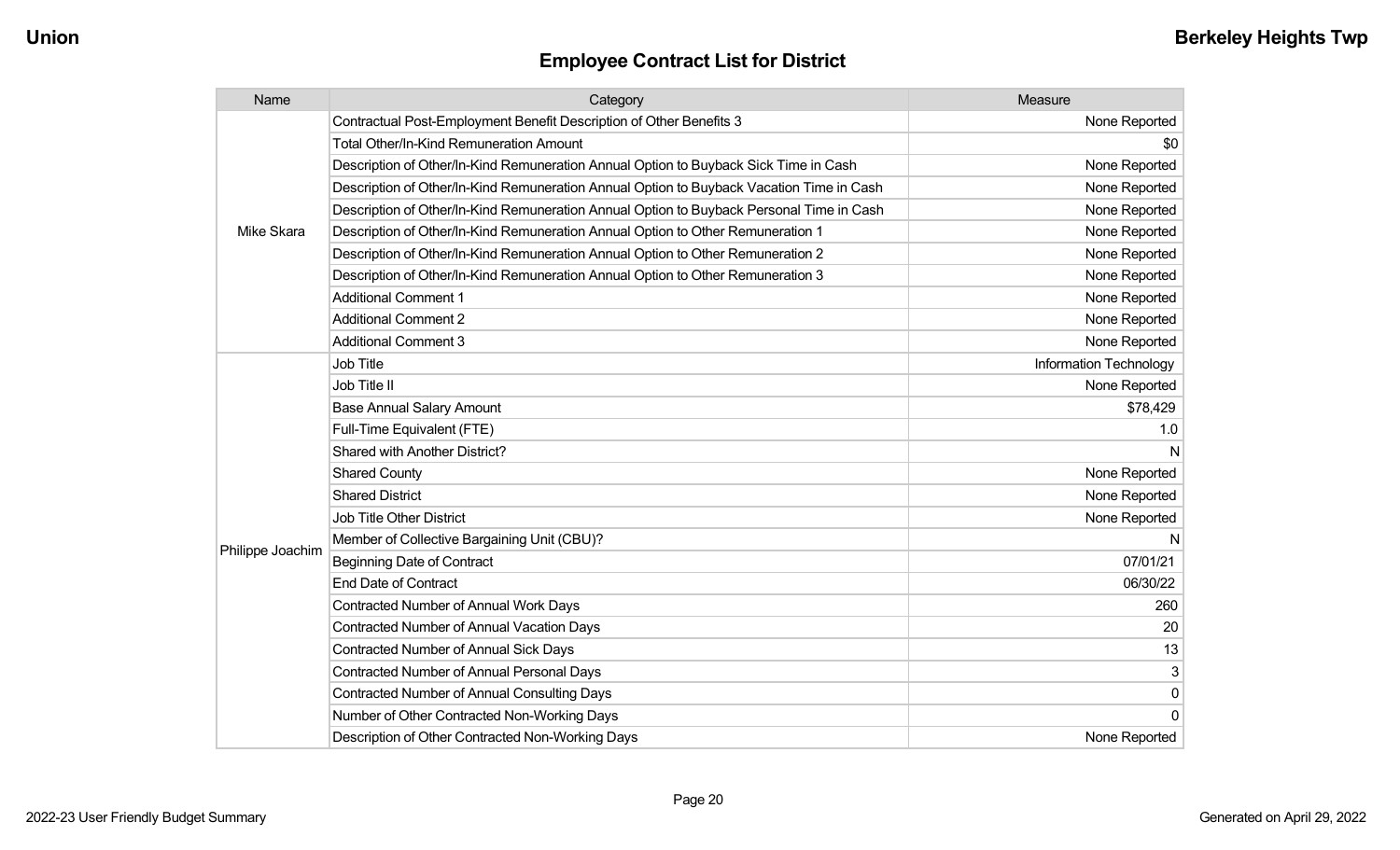| Name             | Category                                                                                  | Measure                                   |
|------------------|-------------------------------------------------------------------------------------------|-------------------------------------------|
|                  | <b>Total Allowances Amount</b>                                                            | \$0                                       |
|                  | <b>Total Bonuses Amount</b>                                                               | \$0                                       |
|                  | <b>Total Stipends Amount</b>                                                              | \$0                                       |
|                  | District Contributions Above Teacher Contract for Insurance (Health, Dental, Life, Other) | \$206                                     |
|                  | District Contributions Above Teacher Contract for Retirement Plans                        | \$0                                       |
|                  | <b>Total Contractual Post-Employment Benefit Amount</b>                                   | \$11,912                                  |
|                  | Contractual Post-Employment Benefit Description of Payout of Sick days                    | Maximum payout per days to date           |
|                  | Contractual Post-Employment Benefit Description of Payout of Vacation days                | Maximum of 25 days                        |
|                  | Contractual Post-Employment Benefit Description of Payout of Personal days                | Unused personal days convert to sick days |
|                  | Contractual Post-Employment Benefit Description of Other Benefits 1                       | None Reported                             |
| Philippe Joachim | Contractual Post-Employment Benefit Description of Other Benefits 2                       | None Reported                             |
|                  | Contractual Post-Employment Benefit Description of Other Benefits 3                       | None Reported                             |
|                  | Total Other/In-Kind Remuneration Amount                                                   | \$0                                       |
|                  | Description of Other/In-Kind Remuneration Annual Option to Buyback Sick Time in Cash      | None Reported                             |
|                  | Description of Other/In-Kind Remuneration Annual Option to Buyback Vacation Time in Cash  | None Reported                             |
|                  | Description of Other/In-Kind Remuneration Annual Option to Buyback Personal Time in Cash  | None Reported                             |
|                  | Description of Other/In-Kind Remuneration Annual Option to Other Remuneration 1           | None Reported                             |
|                  | Description of Other/In-Kind Remuneration Annual Option to Other Remuneration 2           | None Reported                             |
|                  | Description of Other/In-Kind Remuneration Annual Option to Other Remuneration 3           | None Reported                             |
|                  | <b>Additional Comment 1</b>                                                               | None Reported                             |
|                  | <b>Additional Comment 2</b>                                                               | None Reported                             |
|                  | <b>Additional Comment 3</b>                                                               | None Reported                             |
|                  | Job Title                                                                                 | Other                                     |
|                  | Job Title II                                                                              | Exec. Asst. to Supt.                      |
|                  | <b>Base Annual Salary Amount</b>                                                          | \$78,000                                  |
| Sarah Latzke     | Full-Time Equivalent (FTE)                                                                | 1.0                                       |
|                  | Shared with Another District?                                                             | N                                         |
|                  | <b>Shared County</b>                                                                      | None Reported                             |
|                  | <b>Shared District</b>                                                                    | None Reported                             |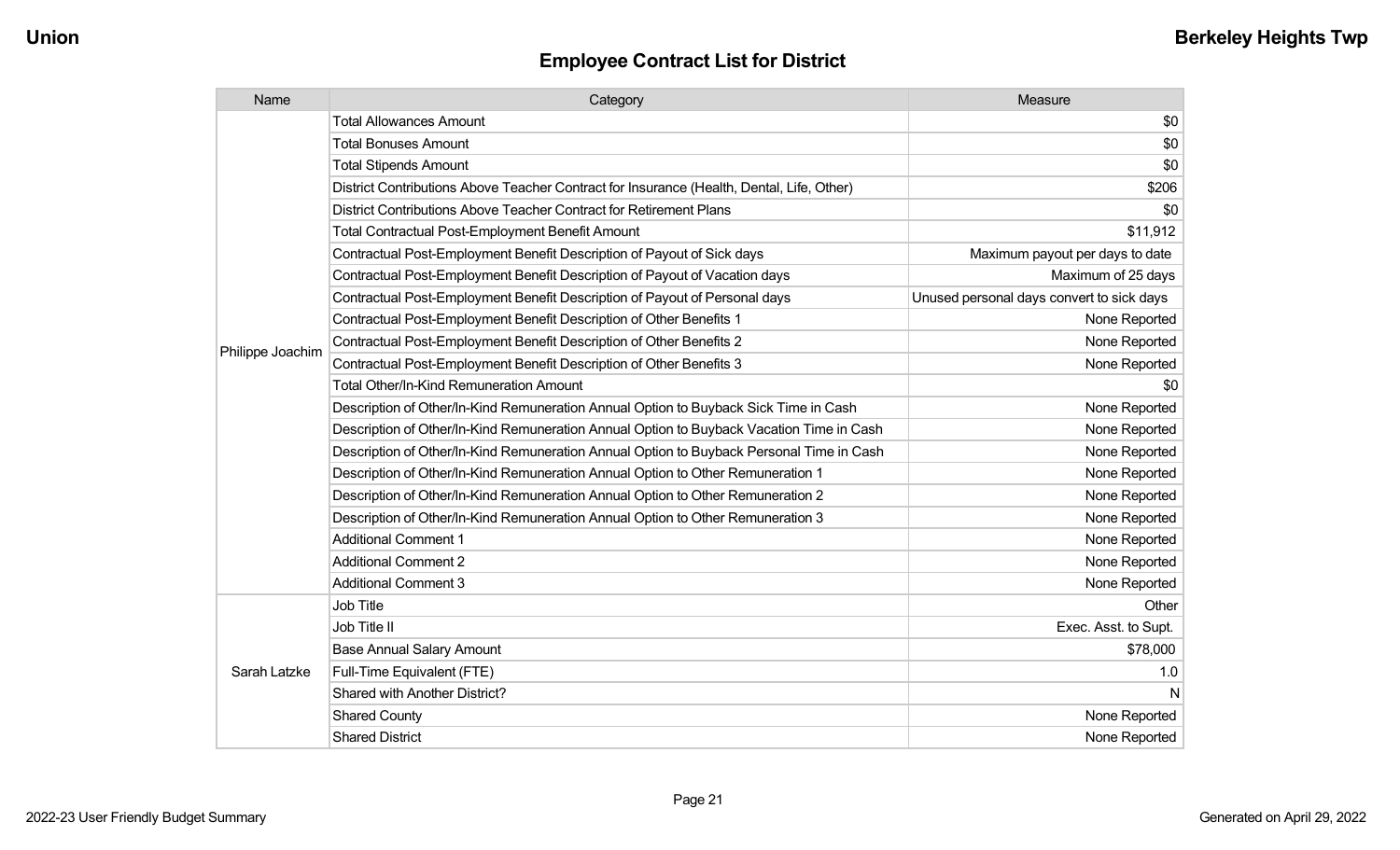| Name         | Category                                                                                  | Measure                          |
|--------------|-------------------------------------------------------------------------------------------|----------------------------------|
|              | Job Title Other District                                                                  | None Reported                    |
|              | Member of Collective Bargaining Unit (CBU)?                                               | N                                |
|              | <b>Beginning Date of Contract</b>                                                         | 08/01/21                         |
|              | <b>End Date of Contract</b>                                                               | 06/30/22                         |
|              | Contracted Number of Annual Work Days                                                     | 240                              |
|              | <b>Contracted Number of Annual Vacation Days</b>                                          | 20                               |
|              | <b>Contracted Number of Annual Sick Days</b>                                              | 13                               |
|              | <b>Contracted Number of Annual Personal Days</b>                                          | 3                                |
|              | <b>Contracted Number of Annual Consulting Days</b>                                        | $\mathbf 0$                      |
|              | Number of Other Contracted Non-Working Days                                               | $\mathbf 0$                      |
|              | Description of Other Contracted Non-Working Days                                          | None Reported                    |
|              | <b>Total Allowances Amount</b>                                                            | \$0                              |
|              | <b>Total Bonuses Amount</b>                                                               | \$0                              |
|              | <b>Total Stipends Amount</b>                                                              | \$0                              |
| Sarah Latzke | District Contributions Above Teacher Contract for Insurance (Health, Dental, Life, Other) | \$5,000                          |
|              | District Contributions Above Teacher Contract for Retirement Plans                        | \$0                              |
|              | <b>Total Contractual Post-Employment Benefit Amount</b>                                   | \$4,387                          |
|              | Contractual Post-Employment Benefit Description of Payout of Sick days                    | unused sick days to date         |
|              | Contractual Post-Employment Benefit Description of Payout of Vacation days                | unused vacation days             |
|              | Contractual Post-Employment Benefit Description of Payout of Personal days                | unused days convert to sick days |
|              | Contractual Post-Employment Benefit Description of Other Benefits 1                       | None Reported                    |
|              | Contractual Post-Employment Benefit Description of Other Benefits 2                       | None Reported                    |
|              | Contractual Post-Employment Benefit Description of Other Benefits 3                       | None Reported                    |
|              | <b>Total Other/In-Kind Remuneration Amount</b>                                            | \$0                              |
|              | Description of Other/In-Kind Remuneration Annual Option to Buyback Sick Time in Cash      | None Reported                    |
|              | Description of Other/In-Kind Remuneration Annual Option to Buyback Vacation Time in Cash  | None Reported                    |
|              | Description of Other/In-Kind Remuneration Annual Option to Buyback Personal Time in Cash  | None Reported                    |
|              | Description of Other/In-Kind Remuneration Annual Option to Other Remuneration 1           | None Reported                    |
|              | Description of Other/In-Kind Remuneration Annual Option to Other Remuneration 2           | None Reported                    |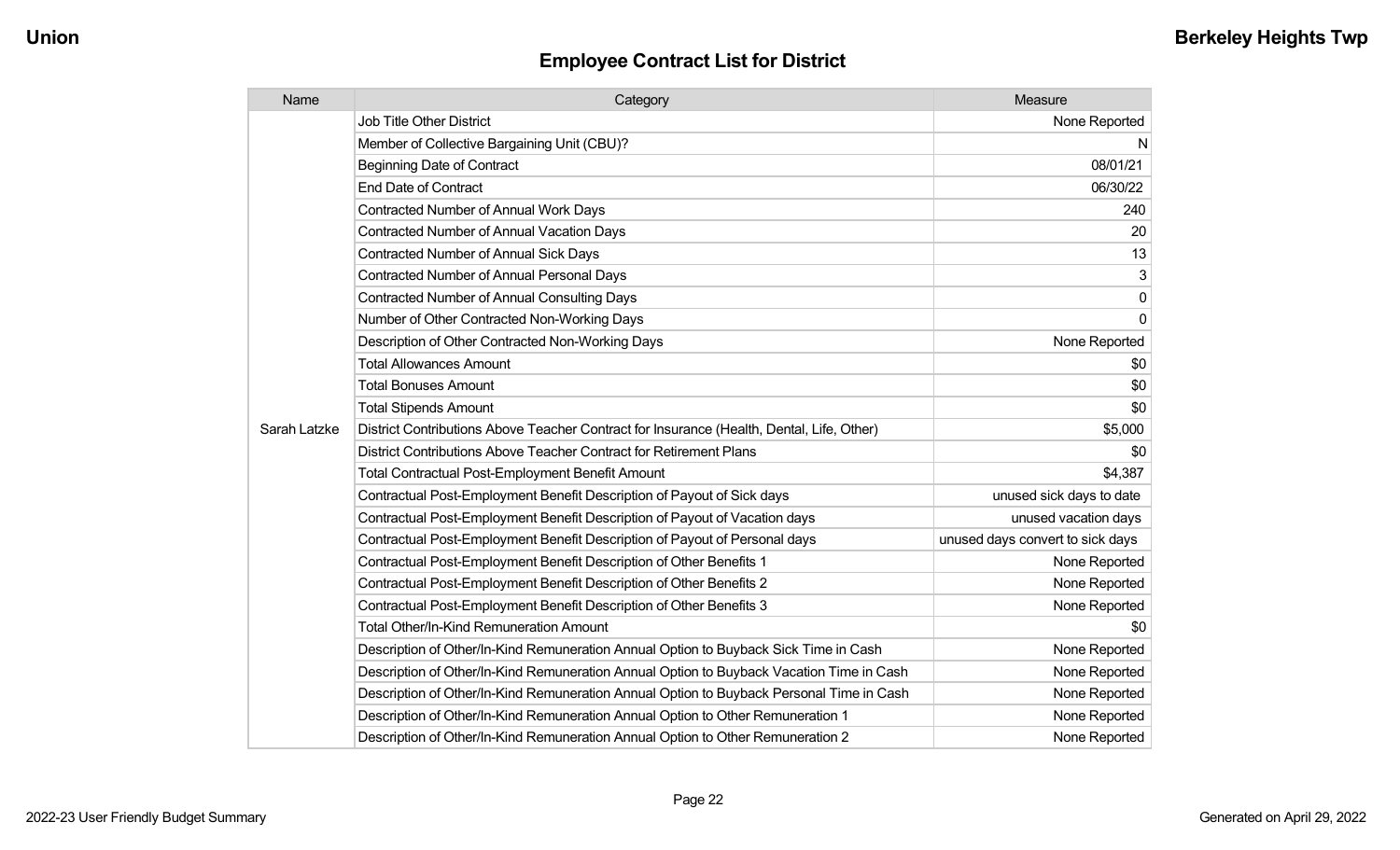| Name                  | Category                                                                                  | Measure                         |
|-----------------------|-------------------------------------------------------------------------------------------|---------------------------------|
| Sarah Latzke          | Description of Other/In-Kind Remuneration Annual Option to Other Remuneration 3           | None Reported                   |
|                       | <b>Additional Comment 1</b>                                                               | None Reported                   |
|                       | <b>Additional Comment 2</b>                                                               | None Reported                   |
|                       | <b>Additional Comment 3</b>                                                               | None Reported                   |
|                       | <b>Job Title</b>                                                                          | <b>Assistant Superintendent</b> |
|                       | Job Title II                                                                              | None Reported                   |
|                       | <b>Base Annual Salary Amount</b>                                                          | \$182,542                       |
|                       | Full-Time Equivalent (FTE)                                                                | 1.0                             |
|                       | Shared with Another District?                                                             | N                               |
|                       | <b>Shared County</b>                                                                      | None Reported                   |
|                       | <b>Shared District</b>                                                                    | None Reported                   |
|                       | <b>Job Title Other District</b>                                                           | None Reported                   |
|                       | Member of Collective Bargaining Unit (CBU)?                                               | N                               |
|                       | <b>Beginning Date of Contract</b>                                                         | 07/01/21                        |
|                       | <b>End Date of Contract</b>                                                               | 06/30/22                        |
|                       | Contracted Number of Annual Work Days                                                     | 260                             |
| <b>Scott McKinney</b> | <b>Contracted Number of Annual Vacation Days</b>                                          | 25                              |
|                       | <b>Contracted Number of Annual Sick Days</b>                                              | 13                              |
|                       | <b>Contracted Number of Annual Personal Days</b>                                          | 3                               |
|                       | <b>Contracted Number of Annual Consulting Days</b>                                        | 0                               |
|                       | Number of Other Contracted Non-Working Days                                               | $\Omega$                        |
|                       | Description of Other Contracted Non-Working Days                                          | None Reported                   |
|                       | <b>Total Allowances Amount</b>                                                            | \$5,200                         |
|                       | <b>Total Bonuses Amount</b>                                                               | \$0                             |
|                       | <b>Total Stipends Amount</b>                                                              | \$0                             |
|                       | District Contributions Above Teacher Contract for Insurance (Health, Dental, Life, Other) | \$0                             |
|                       | District Contributions Above Teacher Contract for Retirement Plans                        | \$0                             |
|                       | <b>Total Contractual Post-Employment Benefit Amount</b>                                   | \$36,063                        |
|                       | Contractual Post-Employment Benefit Description of Payout of Sick days                    | Maximum allowed                 |